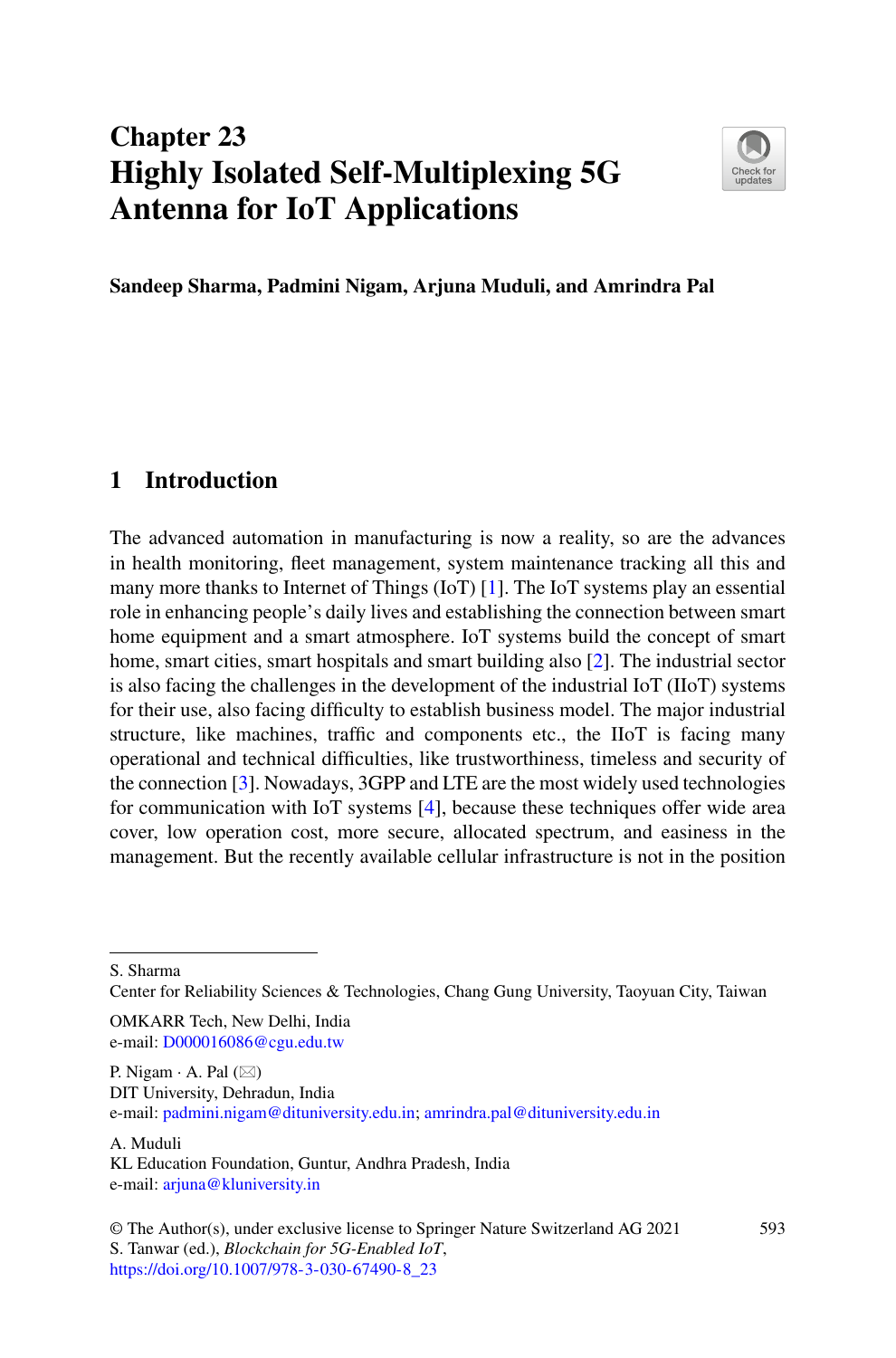to support the machine-type communications (MTC), which is the heart of the IoT system  $[5, 6]$  $[5, 6]$  $[5, 6]$ .

The 5G offers the path to the billions of smart devices to automatically interact and share the data. Nowadays, diversified applications of the various instruments are found and create trouble for the IoT systems to identify that devices are capable or not to fulfil the need of the application [\[7\]](#page-23-6). Present IoT systems use the Bluetooth Low Energy (BLE), ZigBee, etc. technologies for specific applications. As well as some other data transfer or communication medium like Wi-Fi, low-power wide-area (LP-WA) networks, cellular communications (e.g. MTC using 3GPP, 4G (LTE)), etc. [\[3\]](#page-23-2). The IoT systems are changing continuously at a higher rate with the new concepts and technologies and expanding in the new application areas also.

The evolving 5G infrastructure are capable enough to resolve the abovementioned issues. It offers the high data with low latency and large area of coverage for MTC communication as compared to 4G. In fact, the machine-to-machine (M2M) communication can establish the communication between a large number of smart devices. Figure [23.1](#page-1-0) shows the 5G-based IoT application infrastructure [\[3\]](#page-23-2).

The success of IoT is based not only on wired but equally on wireless communication capabilities. The wireless communication systems have enabled multifold faster development and the implementation of IoT systems as the systems are/now can be mobile. An IoT system essentially requires the data is transmitted in small packets at low transmission rate(s), reducing the bandwidth requirements. Typically, the bandwidth requirement for IoT applications is less than 1 MHz. Due to their reliable propagation characteristics, sub-GHz bands (Europe utilizes 868 MHz band and the USA uses the 915 MHz band) are often preferred. Although these frequency bands see less traffic with respect to other bands in the spectrum (like



<span id="page-1-0"></span>**Fig. 23.1** A typical network infrastructure for 5G IoT applications [\[8\]](#page-23-7)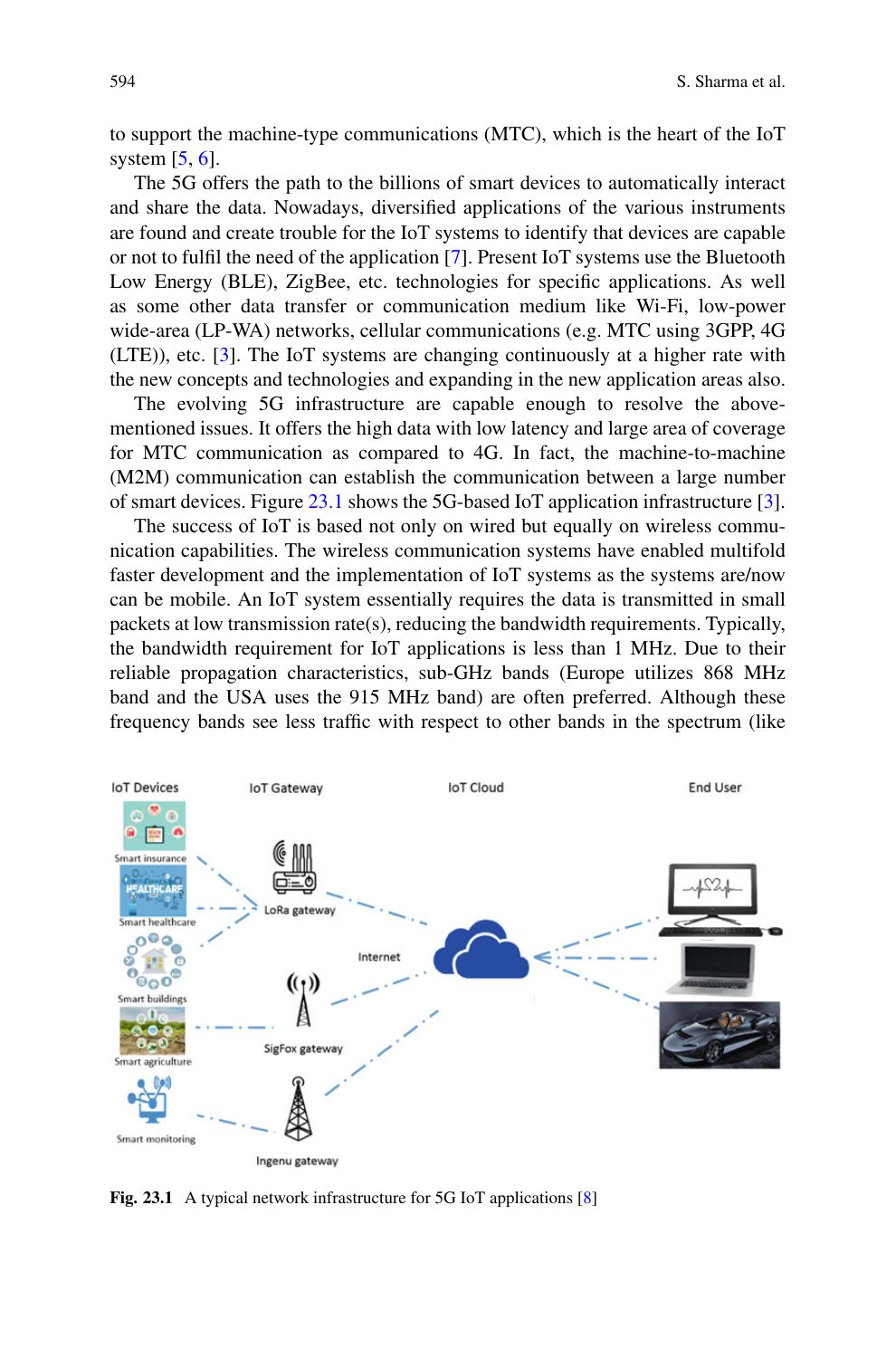2.4 GHz band), there is always a possibility of interference issues arising from other standards. The 5G communication networks provide faster, better and reliable communication networks for communicating systems. 5G network constitutes two parts, the Long-Term Evolution technology (FR1 – lower-frequency range, up to 6 GHz) and the millimetre wave (FR2 – higher-frequency range, from 24 to 52 GHz) [\[9\]](#page-23-8). The 5G antenna module for the IoT-based system is designed based on one or more of data rate, frequency of operation, range of communication and power consumption. The designer has several limitations to work with, namely, small footprint, minimum fading (interference) or negligible noise, higher gain and maximum radiation efficiency, and an enhanced version of multiplexing order is also required. The substrate integrated waveguide (SIW)-based antenna design provides a viable solution offering advantages like lightweight, high gain, maximum radiation efficiency, low fabrication and maintenance cost, high quality factor (Q) as well as improved power handling capacity than its counterparts μ-strip and CPW technology [\[10\]](#page-23-9).

There are a large number of applications where we have a multiuser system environment requiring a reliable communication link (military applications) or a system having numerous antenna elements connected to a base station (medical or IoT applications) and the like(s). For a multiuser system environment connected with the base station consisting of large number of antenna elements, the SIWbased MIMO (multiple-input multiple-output) antenna for the 5G band application functional over the frequency range of 3.4–3.6 GHz is used. The MIMO system offers zero or negligible amount of mutual coupling over a single element. This is achieved by deploying an additional diplexer and triplexer decoupling network. A diplexer, triplexer, quadplexer or multiplexer is defined as a device that utilizes a single antenna for multiple transmitters operating at different frequencies. This decoupling network will consist of a diplexer, triplexer, quadplexer or multiplexer element, depending upon the number of input ports (feed points, di for two, tri for three, quad for four and multi for more than four transmitters), generally incorporated with antenna modules. These increase not only the antenna space, size and cost but the complexity of the proposed system as well, thus making these systems not suitable for portable IoT application or 5G communication systems.

This chapter provides a design to overcome the above problems. The SIW-based self-multiplexed antenna integrated with decoupling network working over 5G is proposed. This technique offers small footprint and compact size and is easily realized with highly demanding IoT systems. The isolation between two antennas having gain stability as well as unidirectional radiation pattern is more than −20 dB.

#### **2 Evolution of Technology from 1G to 5G**

In the era of advancement in the wireless communication system, 5G communication technology takes the outstanding part because of its prominent features. Previously, a decade ago from 1980 to 1990, the 1G-based communications was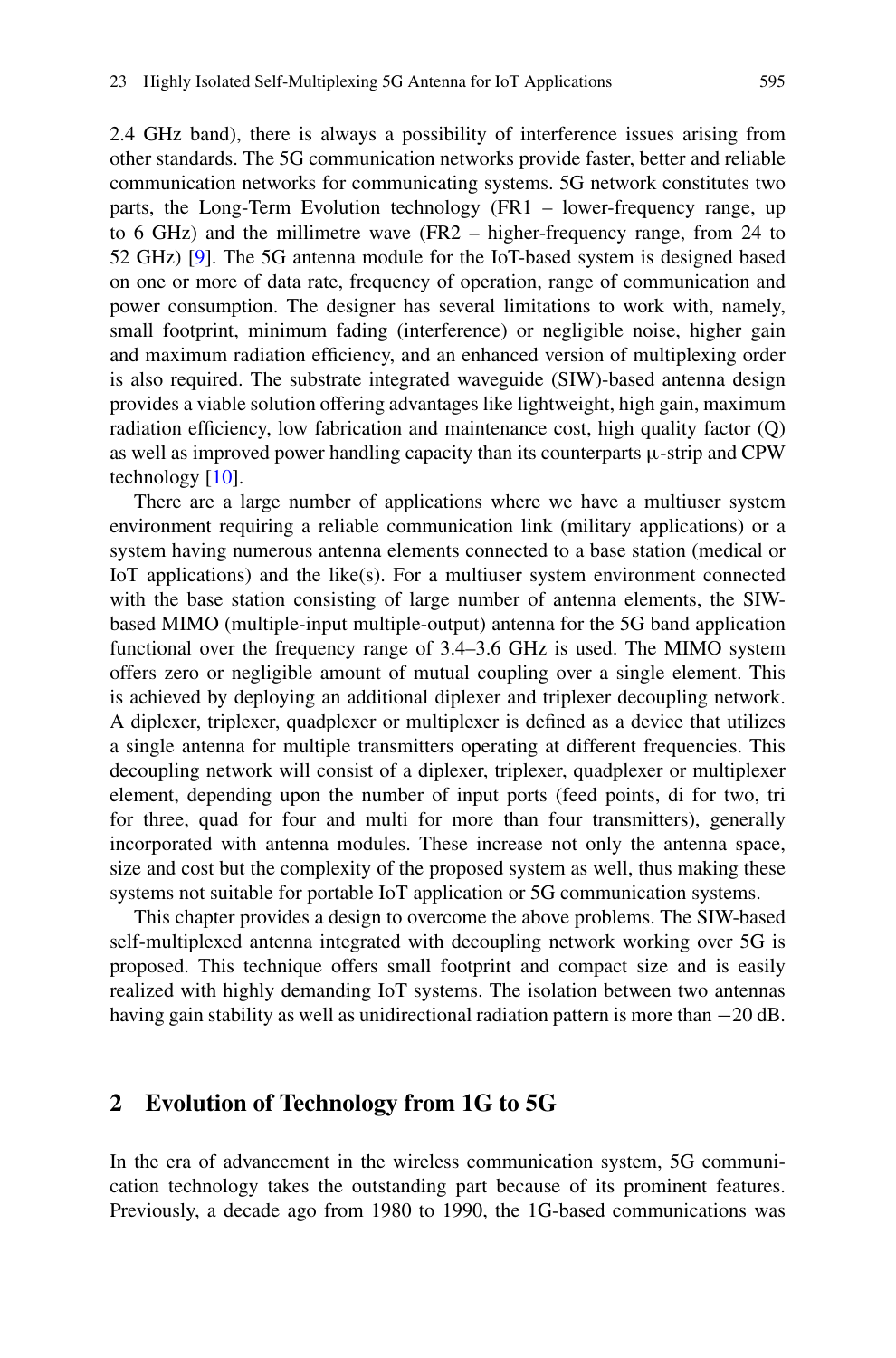used, in which the basic voice service is used by the consumer with analog-based protocols. At this time only voice service was under consideration with PSTN (public switched telephone network) and PDMA (packet division multiple access) techniques. 1G technology is operated over the frequency of 150 MHz/900 MHz with the narrower bandwidth of 30 KHz and lower speed of 2.4 kbps. It has the several of disadvantages like bad voice quality, large size and poor battery life of cell phones. At this time, it is better than nothing; at least it's wireless and mobile. After that from 1991 to 2000, 2G communication had discovered using the new digital technique of GSM and CDMA. It is the first digital standard era of wireless communication with improved coverage area and capacity of no. of users than 1G technology. It is operated at the frequency of 1.8 GHz/900 MHz with the moderate bandwidth of 25 MHz and data rate of 64 kbps. It allows the text messaging service also, and the signals are also stronger than 1G. In this range, 2.5G comes with the GPRS cellular technique. It has the additional features of web browsing and e-mail services. At this time, the cell phones are combined with camera also. After the evolution takes place from 2.5G to 3G wireless system from 2000 to 2010, it has the frequency range of 1.6–2.0 GHz with bandwidth of 100 MHz. It is designed by CDMA, UMTS and EDGE techniques to provide the digital broadband and increased speed. It is the first mobile with broadband data services [\[11,](#page-24-0) [12\]](#page-24-1). At this time, the cell phones/mobile become the smart mobile with the extra features of fast communication, video call and broadcasting, mobile TV, etc. It also has the excellent value of data rates of 144 kbps to 2 Mbps with increased no. user capacity. These 3G mobiles are rather expensive than 2G. After that a new era has introduced with 4G communication from 2010 to 2020 with advent features of 3G. It is designed primarily for increased data rate from 100 Mbps to 1 Gbps. It is working at the frequency range of 2–8 GHz with the bandwidth of 100 MHz. It depends upon Wi-Fi and LTE technology and has the IP-based protocols and high speed and connectivity. It is the true mobile broadband service with MAGIC. The MAGIC term is defined as follows: M stands for mobile multimedia, A stands for anytime anywhere, G stands for global mobile support, I stands for integrated wireless solution, and C stands for customized personal service. 4G is a kind of multifunctional and flexible technology which depends upon OFDM (orthogonal frequency-division multiplexing) and OFDMA (orthogonal frequency-division multiple access) techniques. Nowadays, due to the 4G communication technique, we can easily and rapidly upload and download the high-definition (HD) video, movies, songs and other information. 4G system produces the high quality of services, super security and bigger battery life also. Then after 4G, the advanced and versatile features of 5G communication are presented with extreme high data rate of 1–100 Gbps, which is 100 times higher than 4G communication. The 5G communication has introduced from 2020 to 2030 with high capacity and speedy data rates. It also supports voice streaming, buckle up, high Internet, and interactive multimedia applications. It supports WWWW (World Wide Wireless Web) technology and defines the next version of mobile communication. After 5G, a novel version of communication technology is also taking place as 6G and 7G. 6G will integrate 5G with satellite global coverage with ultra-fast Internet access along with smart home and cities applications, while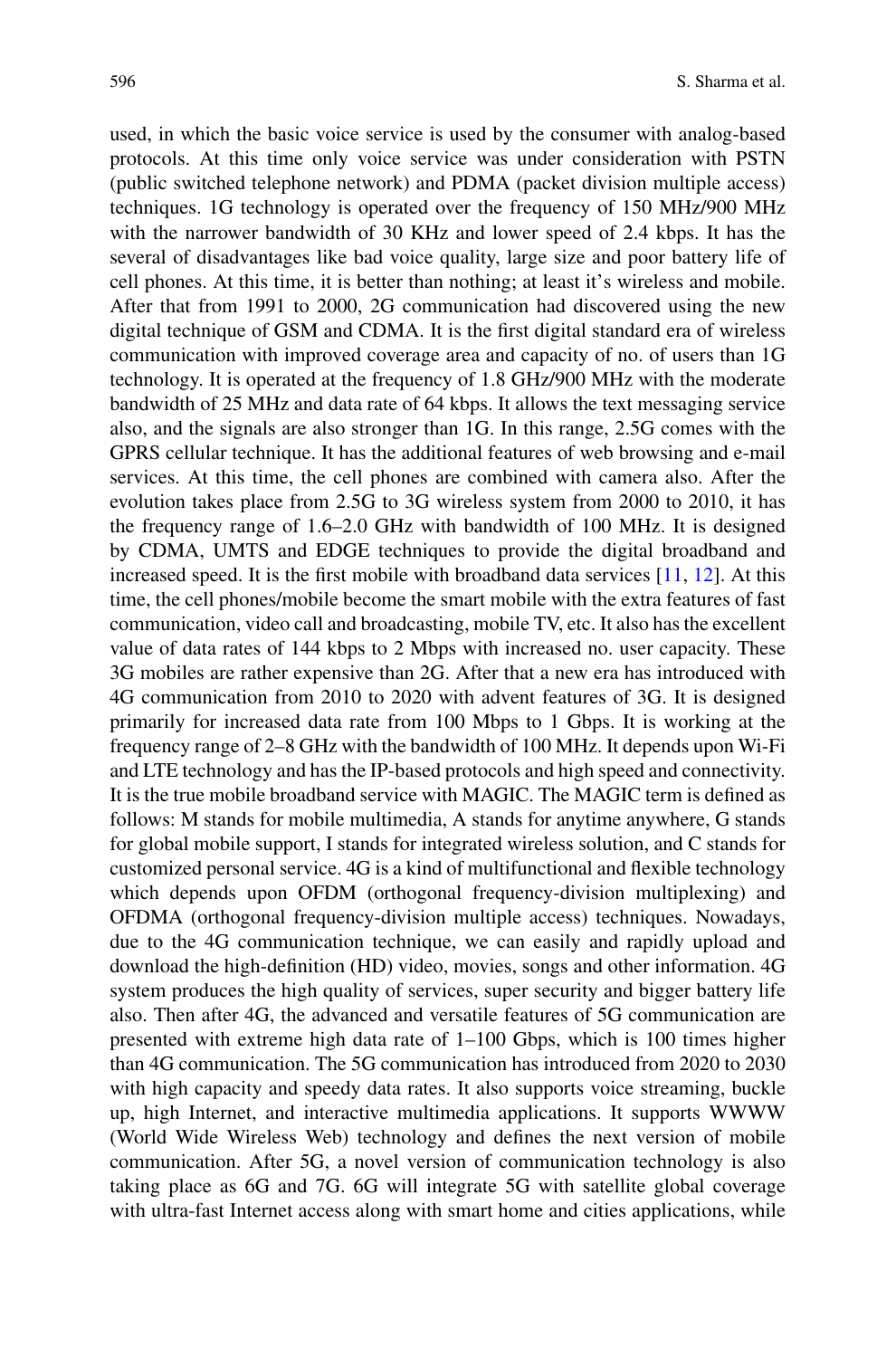7G relates world completely wireless with space roaming and artificial intelligence techniques. It's a fully wireless network which depends over artificial intelligence methodology [\[13\]](#page-24-2).

### *2.1 5G Communication*

Wireless networks have made an extraordinary development in the past few years. The demand of more bandwidth and lower latency has been a motivation to develop efficient systems. 5G is the fifth-generation mobile network, and this is the wireless communication technology which enhances user experience with the help of its features to personalize mobile communication experience. 5G is intended to offer higher data speeds (multi-Gbps), better reliability, increased availability, enormous network capacity, ultra-low latency and a better than before uniform user experience. Improved performance and enhanced efficiency allow new as well as better user experiences. 5G provides the infrastructure which will increase the performance and capabilities of the communication network. 5G includes high carrier frequencies, unprecedented number of antennas, massive bandwidths and device density. 5G emerged from orthogonal frequency-division multiplexing (OFDM). OFDM is the method of modulating a digital signal across numerous different channels to reduce interference. Sub-6 GHz and mm-wave which have wider bandwidth are used in 5G technology. The same mobile networking principles like 4G LTE are used in 5G OFDM. In addition to it, 5G air interface further increases OFDM to give a better scalability and flexibility. As a result, more people can have access to 5G technology [\[14\]](#page-24-3).

5G provides a seamless compatibility with dense heterogeneous network. This satisfies the high demand of traffic and efficient connectivity to the users. 5G works smoothly even when the number of users connected to the Internet goes over billions in number. Basically, 5G uses the unused part of 3–300 GHz high-frequency mmwave. This sub-spectrum of mm-wave spectrum can support improved data rate over present wireless system to over hundreds of times to satisfy end user needs. 5G is designed to efficiently use every bit of spectrum across a wide array of available bands and spectrum. 5G is invented to emerge into service areas say, for example, connecting the Internet of Things, artificial intelligence, virtual reality and critical communication systems. This is achieved by 5G NR air interface design techniques, like self-contained TDD sub-frame design. 5G is designed to be energy efficient; it consumes less energy as compared to prior communication devices. This helps in reduction in environmental issues as well as network maintenance issues. Current mobile network consumes about 15–20% of total power consumption on actual data traffic, and the rest of the energy is wasted  $[15]$ .

5G will have a massive impact on businesses; it will provide high data speeds with higher network reliability. Businesses could use 5G to connect their devices to the same network. By doing this, we can make machines work with the help of mobile device. This can be applied where higher degree of precision is needed.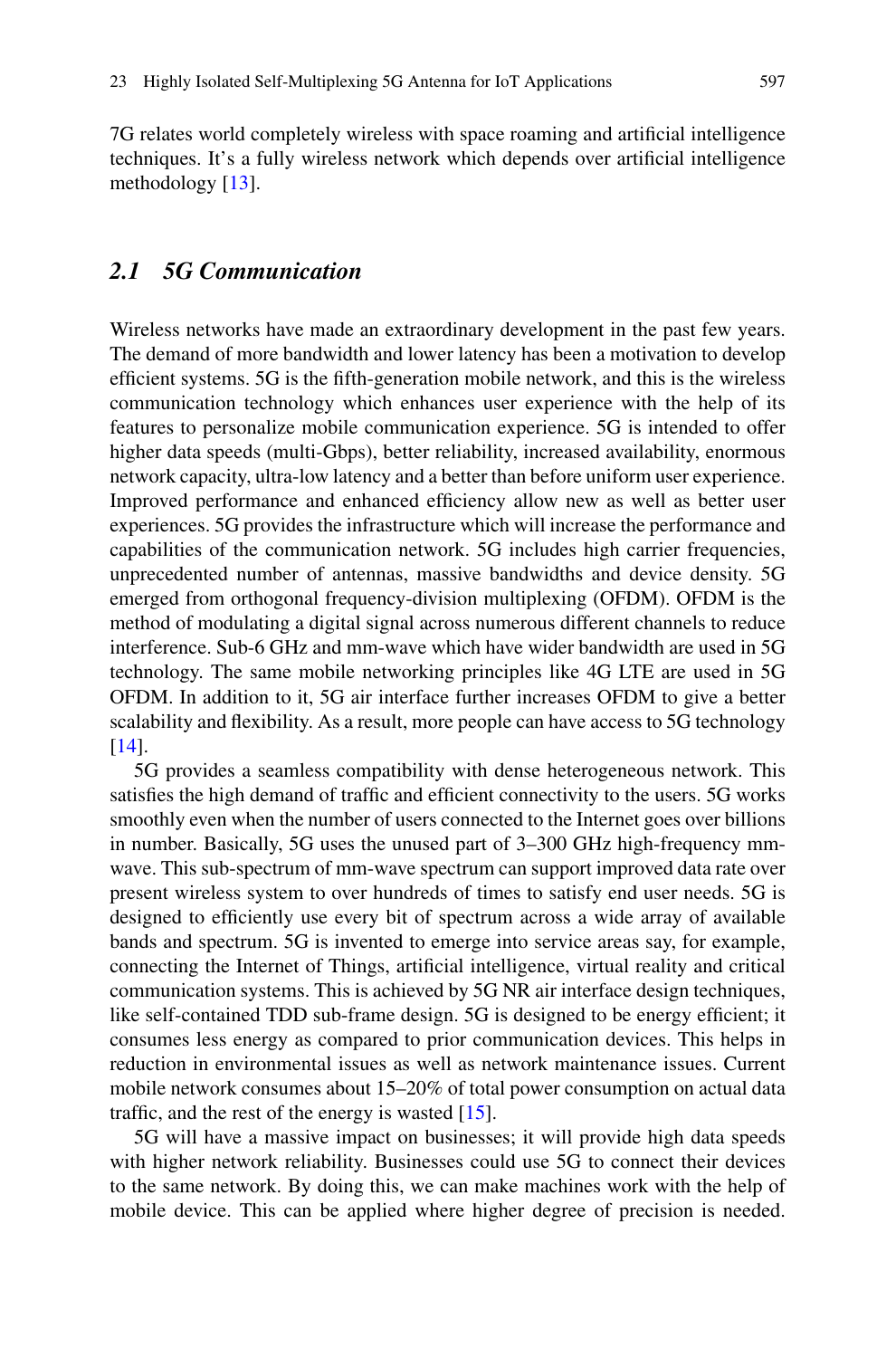This will help in increasing the efficiency of businesses and giving users faster access to information. 5G technology can also help in intelligent movement and communication among vehicles. Traffic management can be achieved by designing a network of interconnected vehicles. Real-time data of traffic can be provided to the drivers so that vehicles on the road can choose less congested road to arrive at destination.

# *2.2 5G-Enabled IoT Applications*

The upcoming years of 5G communication will totally improve the insight of lifestyle on society, industry and business field also. It is a radical technology with unique and massive research areas like in healthcare, smart city, robotics and virtual reality-based systems. The IoT technology is incorporated with 5G communication network to attain the tremendous outcomes in every perception of human life. IoT defines as the Internet of Things, in which the things are integrated with various new technologies, software and sensors for the result to obtain the exchange of data and information over the network. 5G with IoT applications defines as a new opening generation for integration of intelligence with comfort and security [\[16](#page-24-5)[–18\]](#page-24-6).

- 1. Transition from normal to smart communication
- 2. Excellence of services
- 3. Internet of Things to everything
- 4. Artificial intelligence and edge intelligence
- 5. Vehicular technology in 5G and beyond
	- (a) Intelligent aerial vehicles
	- (b) Intelligent car without man
	- (c) Intelligent transportation
	- (d) Intelligent robotics system

### *2.3 Blockchain*

A system or policy for recording information in a secure and robust manner that it is very difficult, if not impossible, to hack, maliciously change, or cheat a system. Could this be true? Yes, through a system called blockchain. It is a digital ledger or an indefinitely growing list of cryptographically linked blocks (records) [\[19](#page-24-7)[–23\]](#page-24-8). These blocks individually are constituted by a collection essentially of a cryptographic hash of the previous block, a timestamp and transaction data (generally represented as a Merkle tree). These are distributed as well as duplicated across the entire network of computer systems on the blockchain. It has supported the transition to a much required cryptographically secured and decentralized network from the existing centralized client-server systems (Internet). It facilitates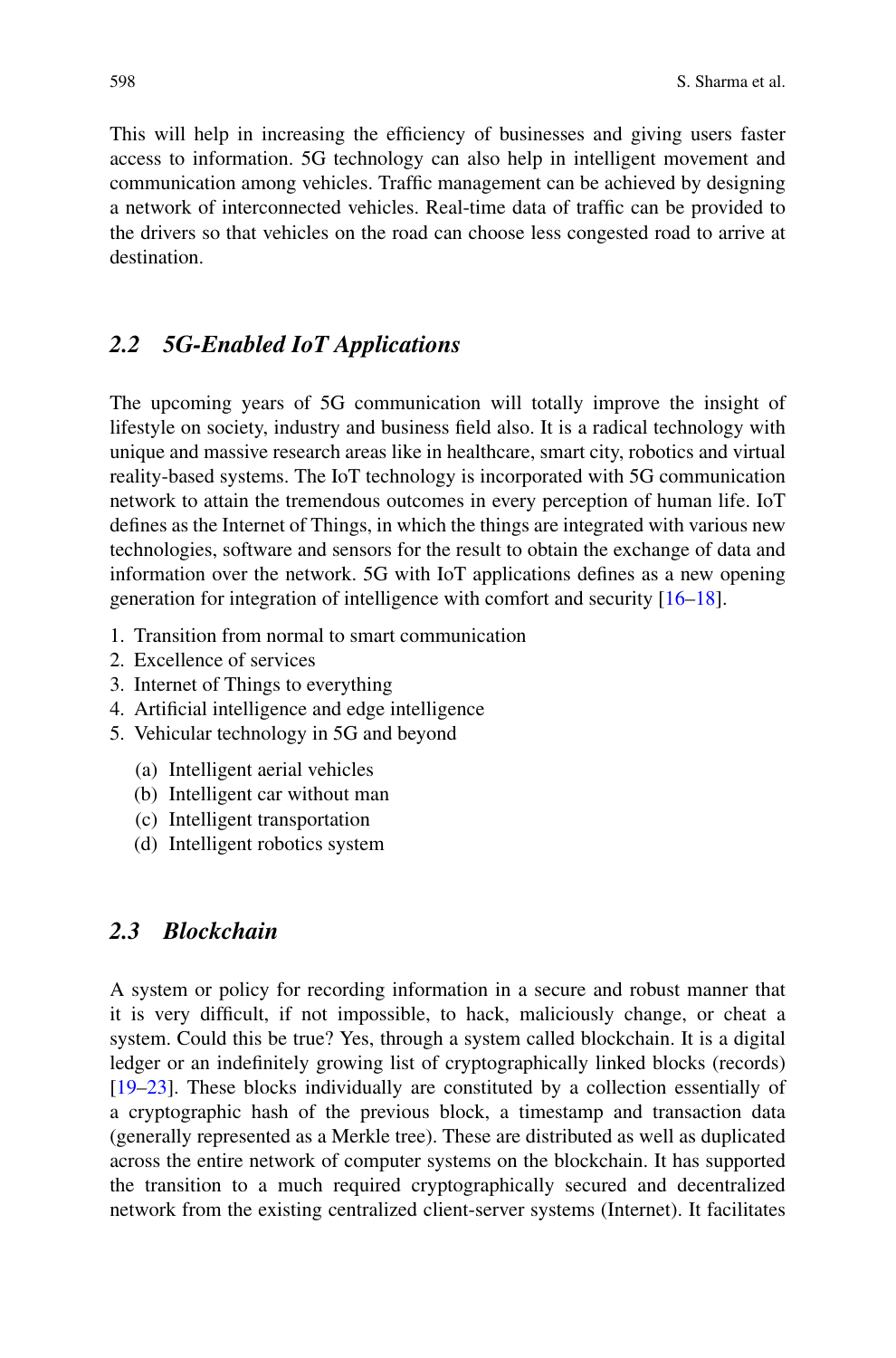the users to have a distributed P2P network, where information can be exchanged without the need of any trusted intermediary [\[24\]](#page-24-9) among non-trusting members.

### *2.4 Usage of Blockchain in 5G-Enabled IoT*

The fast-paced evolution of smart applications focused at improving the quality of life for us; Internet of Things is the forerunner in the digitization of services. As IoT infrastructure grows, there is an increase in the access points that need to access and share information. Cloud computing has played an important role in aiding these fast-paced developments related to the IoT domain. However, centralized structure like these as described in detail in  $[25]$  may lead to failure in maintaining data transparency. Blockchain provides loads of improved features in terms of security, decentralization and scalability, identity, autonomy, security, reliability [\[25–](#page-24-10)[27\]](#page-24-11) as well as privacy [\[28\]](#page-24-12); Fig. [23.2](#page-6-0) depicts the advantages of blockchain deployment in industrial automation based on 5G-enabled IoT systems.



<span id="page-6-0"></span>**Fig. 23.2** Key benefits of using blockchain with 5G-enabled IoT for industrial automation [\[23\]](#page-24-8)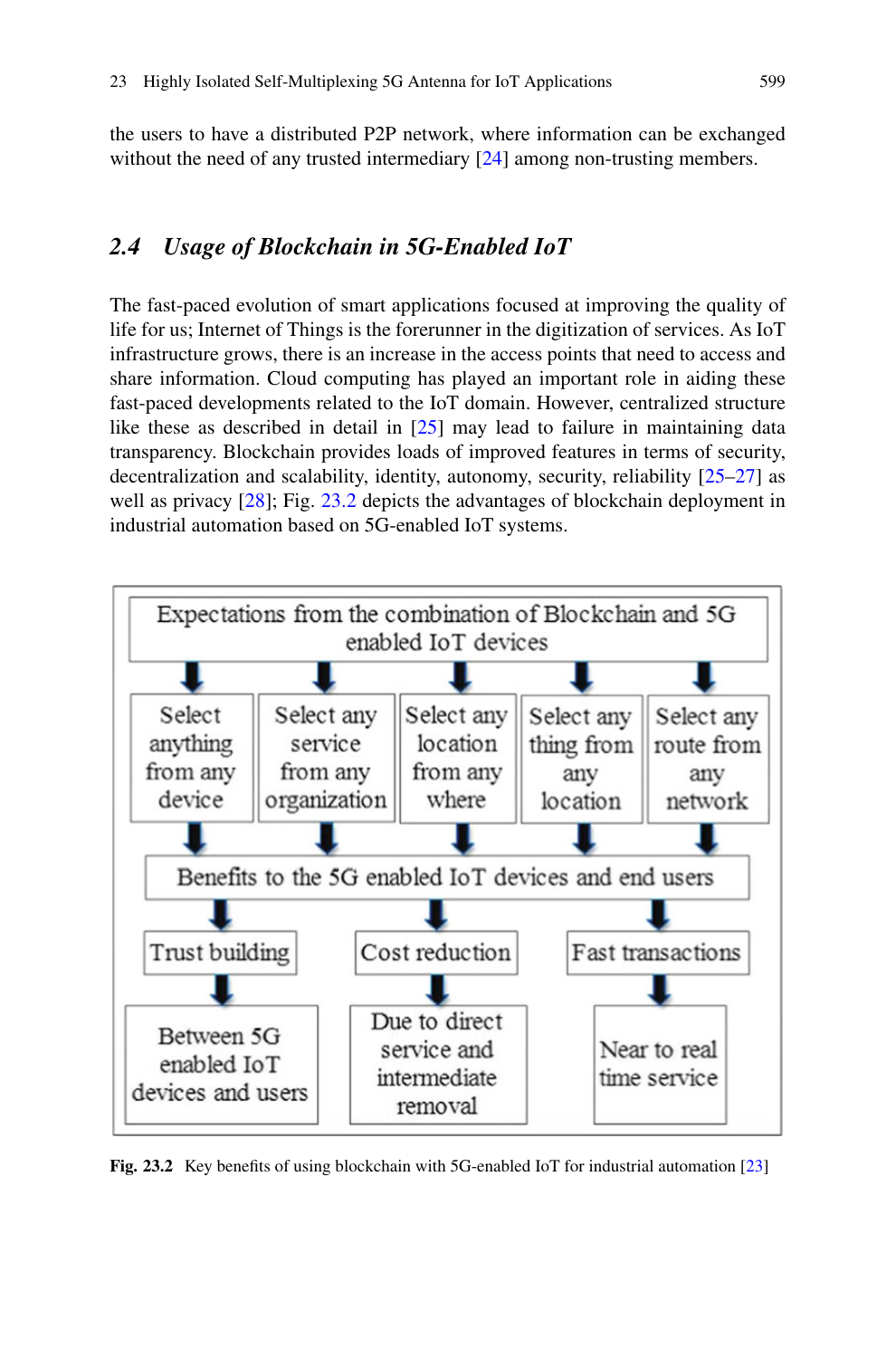### *2.5 Role of an Antenna Design for 5G-Enabled IoT*

Antenna is an interface between the IoT device and the rest of the network or system. It is apparent that without a reliable antenna, none of the advantages as have been portrayed above are possible. A good antenna contributes to the success of the system by:

- Improving gains without increasing the cost of additional battery consumption
- Providing consistent signal propagation to facilitate on-the-go communication during IoT device movement
- Improving the signal level while simultaneously reducing noise reception (elimination of noise if possible) through optimum isolation (particularly from other antennas or components in a product having multiple elements, that is, antennas or components)

In a typical communication system, there is a requirement of two antennas – one that transmits and the other that receives. Thus, slight improvement in the antenna involved and the performance receives a twofold improvement in received signal-to-noise ratio, leading to improvement in the data rates, enhanced range and increased security. It can be concluded that there is an overall improvement in the user experience, thus resulting in the improved customer satisfaction.

#### **3 Antenna**

The antenna is the interface between the transmission line and space. The IEEE standard defines an antenna as "the antenna or aerial as a means for radiating or receiving the radio waves". Antennas are passive devices; the power radiated cannot be greater than the power entering from the transmitter side. The antennas are reciprocal in nature, i.e. one design works as both a receiver and a transmitter [\[29\]](#page-24-13).

- Some techniques to implement the antenna:
	- (a) Microstrip-based antenna
	- (b) Waveguide-based antenna
	- (c) Meta-material-based antenna

Figure [23.3](#page-8-0) shows the category wise available in different antennas. Some of the antennas are suitable for IoT system applications.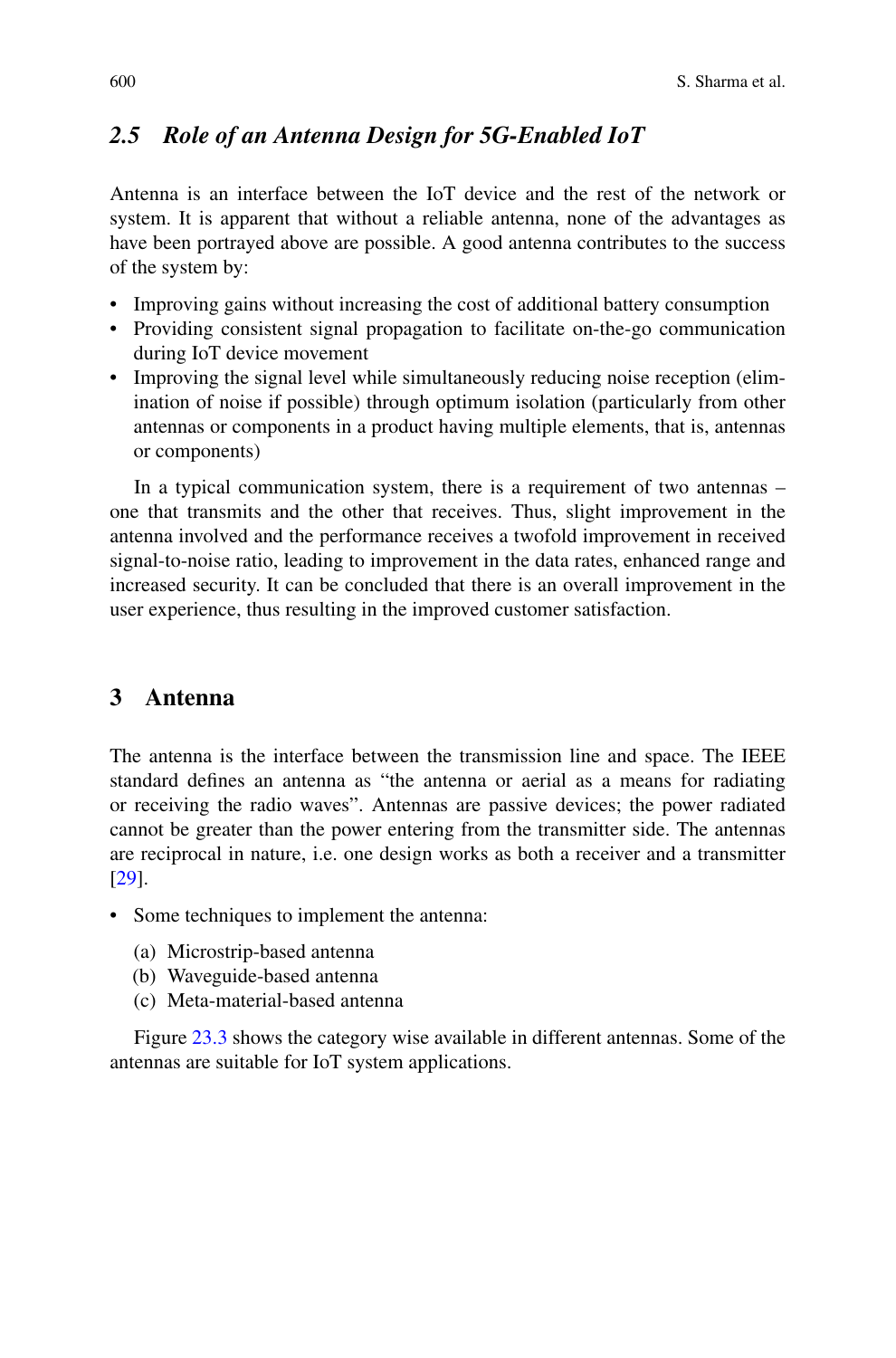

<span id="page-8-0"></span>**Fig. 23.3** Typical available antennas

# *3.1 Yearly Configuration of Radio Engineering*

Radio engineering utilizing the waveguide, transmission line and antenna as a key element and concept of the electromagnetic field to produce signals within the radio band (frequency range – 20 kHz up to 300 GHz). Figure [23.4](#page-9-0) shows the yearly evolution of the radio engineering field.

# *3.2 Applications of Radio Engineering and Antennas*

There are a wide range of applications of antennas in radio engineering; some are listed below for ready reference.

- 1. The Commercial Application
	- (a) 802.11x markets: (i). WLAN and (ii). WPAN
	- (b) Automotive RADAR at 77/79 GHz
	- (c) Telecommunications backhaul
	- (d) Wireless last-mile connectivity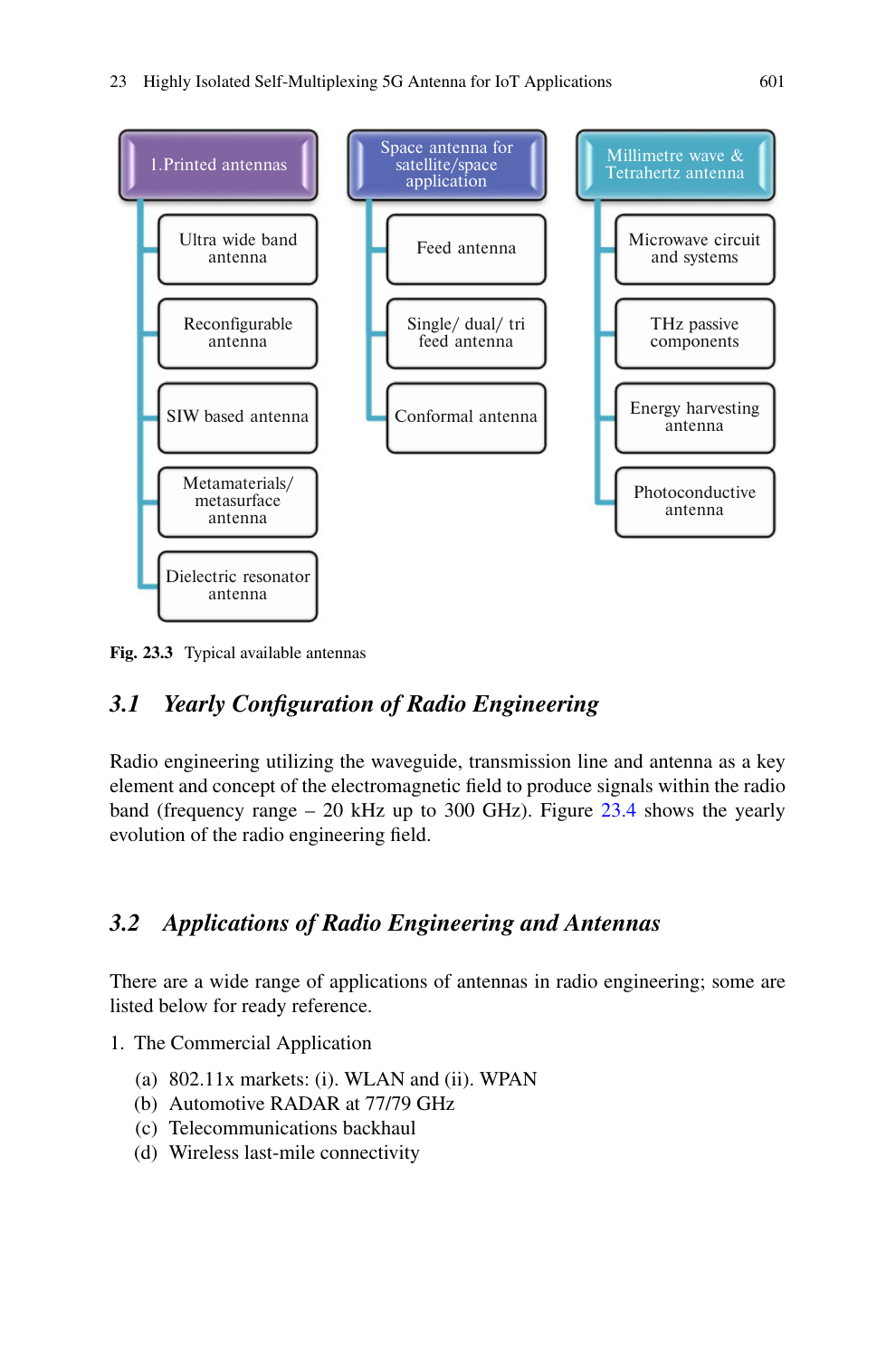

Fig. 23.4 Evolution of the radio engineering field

- <span id="page-9-0"></span>2. Military Markets (38, 60, 94 GHz)
	- (a) Future combat systems
	- (b) Secure communications
	- (c) Satellite communications
	- (d) Military phased array
	- (e) Reconfigurable, software definable systems

To implement any kind of antenna, the transmission line takes the most critical role in designing it. So, several transmission lines with their properties and disadvantages are displayed in Table [23.1](#page-10-0) [\[30](#page-24-14)[–36\]](#page-25-0).

# **4 Substrate Integrated Circuits (SICs)**

The basic principle of SICs is to convert non-planar structures into their corresponding planar form and enable the planar fabrication processing of the non-planar and 3D design [\[37,](#page-25-1) [38\]](#page-25-2).

- SIC Structures:
	- 1. SIW (SIW)
	- 2. Substrate integrated non-radiated dielectric guide (SINRD)
	- 3. Substrate integrated image guide (SIIG)

In all of the above, SIW is the most popular structure.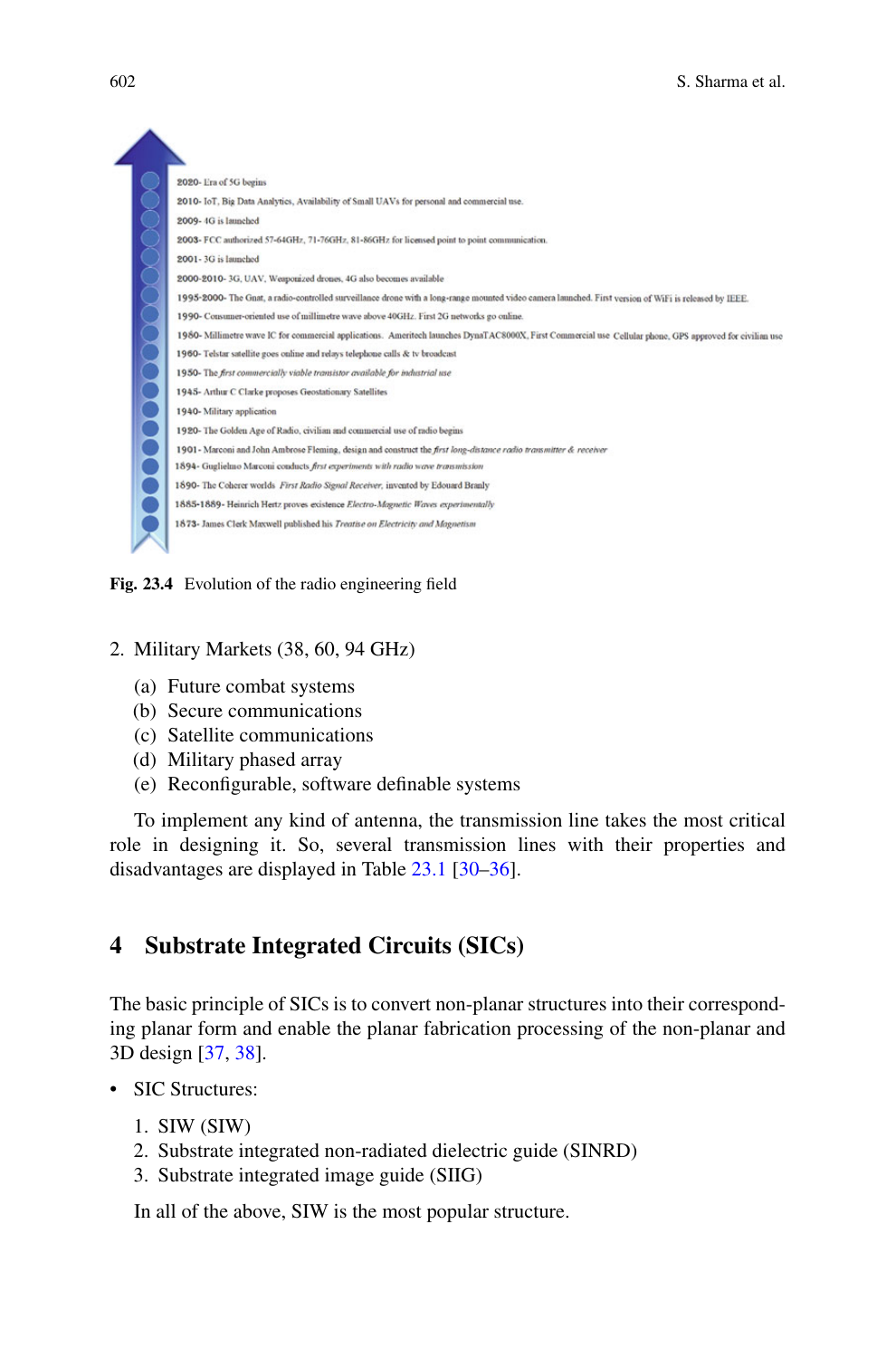| Transmission<br>line                         | Microstrip<br>line | Strip line | Suspended  | Fin line   | Slot line  | Inverted<br>microstrip<br>line | Coplanar<br>waveguide |
|----------------------------------------------|--------------------|------------|------------|------------|------------|--------------------------------|-----------------------|
| Operating<br>frequency<br>(GHz)              | < 110              | < 60       | < 220      | < 220      | < 110      | < 220                          | < 110                 |
| Characteristics 10–100<br>impedance<br>range |                    | $20 - 150$ | $20 - 150$ | $20 - 400$ | $60 - 200$ | $25 - 130$                     | $40 - 150$            |
| Dimension                                    | Small              | Moderate   | Moderate   | Moderate   | Small      | Small                          | Small                 |
| Loss                                         | High               | Low        | Low        | Moderate   | High       | Moderate                       | High                  |
| Power<br>handling                            | Low                | Low        | Low        | Low        | Low        | Low                            | Low                   |
| Solid-state<br>device<br>mounting            | Fair               | Moderate   | Moderate   | Easy       | Easy       | Moderate                       | Very easy             |
| Low-cost<br>production                       | Good               | Good       | Fair       | Fair       | Good       | Fair                           | Good                  |

<span id="page-10-0"></span>**Table 23.1** Planar transmission line properties

#### *4.1 Substrate Integrated Waveguide (SIW) Technology*

Recently, the microwave-based wireless components perform a significant role in the field of communication modules. It includes the microwave- and RFbased components for the development of different systems. However, previously, several techniques are combined with microstrip, metallic and coplanar waveguides to achieve the high Q-factor for active as well as passive components. As the microwave system is the emerging topic for the RF researchers to implement the device with high data rates for 5G/6G application and excellent sensing and power handling capabilities. These all are the basic requirement of wireless communication system, so to cover all above advantages, SIW plays the crucial role in the microwave system with easy fabrication topology. The upcoming wireless communication module with SIW technology provides the advancement towards the high reliability, increased performance, good stability and enhanced integration with systems [\[39\]](#page-25-3).

SIW is the planar form of the rectangular waveguide. A dielectric is filled between two parallel metal plates. These two rows of the conducting vias/holes connect the two parallel plates through the substrate. To implement the millimetre wave integrate circuit, the SIW technology is mostly used. It offers advantages like cost-effectiveness and high-density integration and is most suitable for the mass production of the wireless system. It has widespread solution for millimetre wave applications. SIW was first proposed by **K. Wu and Deslandes**.

**Definition** *"The waveguide like structure fabricated by using two periodic rows of metallic holes or vias or slots connecting the top and bottom ground planes of dielectric substrate".*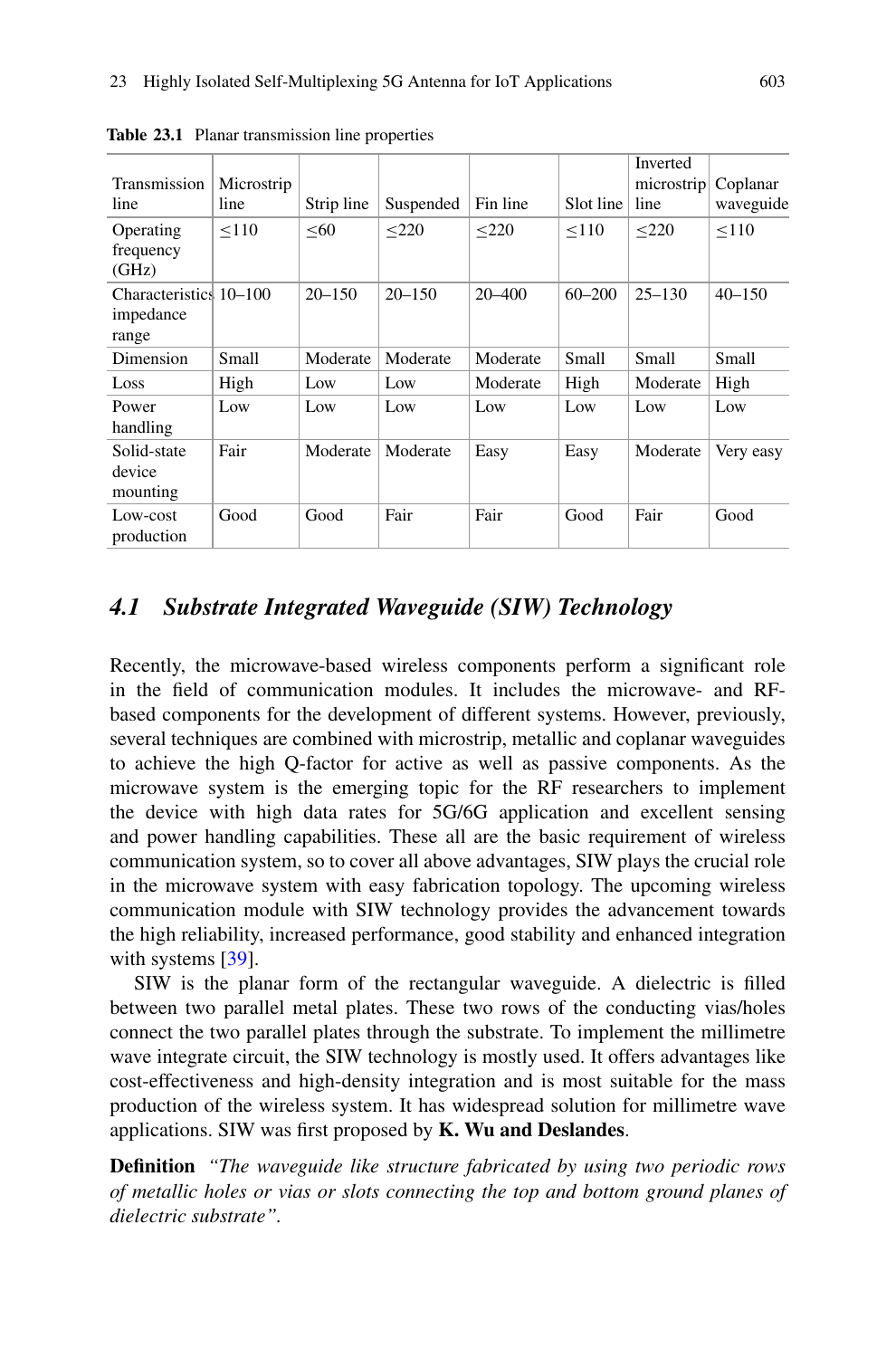<span id="page-11-0"></span>**Fig. 23.5** Substrate integrated waveguide structure



It also combines the advantages of microstrip (low cost, easy fabrication, compact size, low weight) and metallic waveguide (low loss, complete shielding and high power handling capability) [\[40\]](#page-25-4). Figure [23.5](#page-11-0) depicts a typical SIW structure.

• The effective width of the SIW is given as:

$$
w_{\text{eff}} = w - \frac{d^2}{0.95s} \text{ or } w_{\text{eff}} = w - 1.08 \frac{d^2}{s} + 0.1 \frac{d^2}{w}
$$
 (23.1)

• To maintain loss-free radiation, choose and guided wavelength:

$$
s \ge 2d \tag{23.2}
$$

$$
d \le \lambda_{\rm g} / 5 \tag{23.3}
$$

$$
\lambda_{\rm g} = \frac{2\pi}{\sqrt{\frac{\varepsilon_{\rm r}(2\pi f)^2}{c^2} - \left(\frac{\pi}{a}\right)^2}}\tag{23.4}
$$

where *w* is the width of the rectangular waveguide, *s* is the pitch, *d* is the diameter of vias and  $\lambda_g$  is the guided wavelength of SIW.

# *4.2 Substrate Dimensions*

- Height  $(h) \leq W_{\text{eff}}/2$ .
- Thickness of copper  $(t) = 5^*$  skin depth.
- Skin depth  $= \frac{1}{\sqrt{\pi * f * \mu * \sigma}} = 0.0105.$
- Substrate height is 0.508 mm and thickness is 0.035 mm.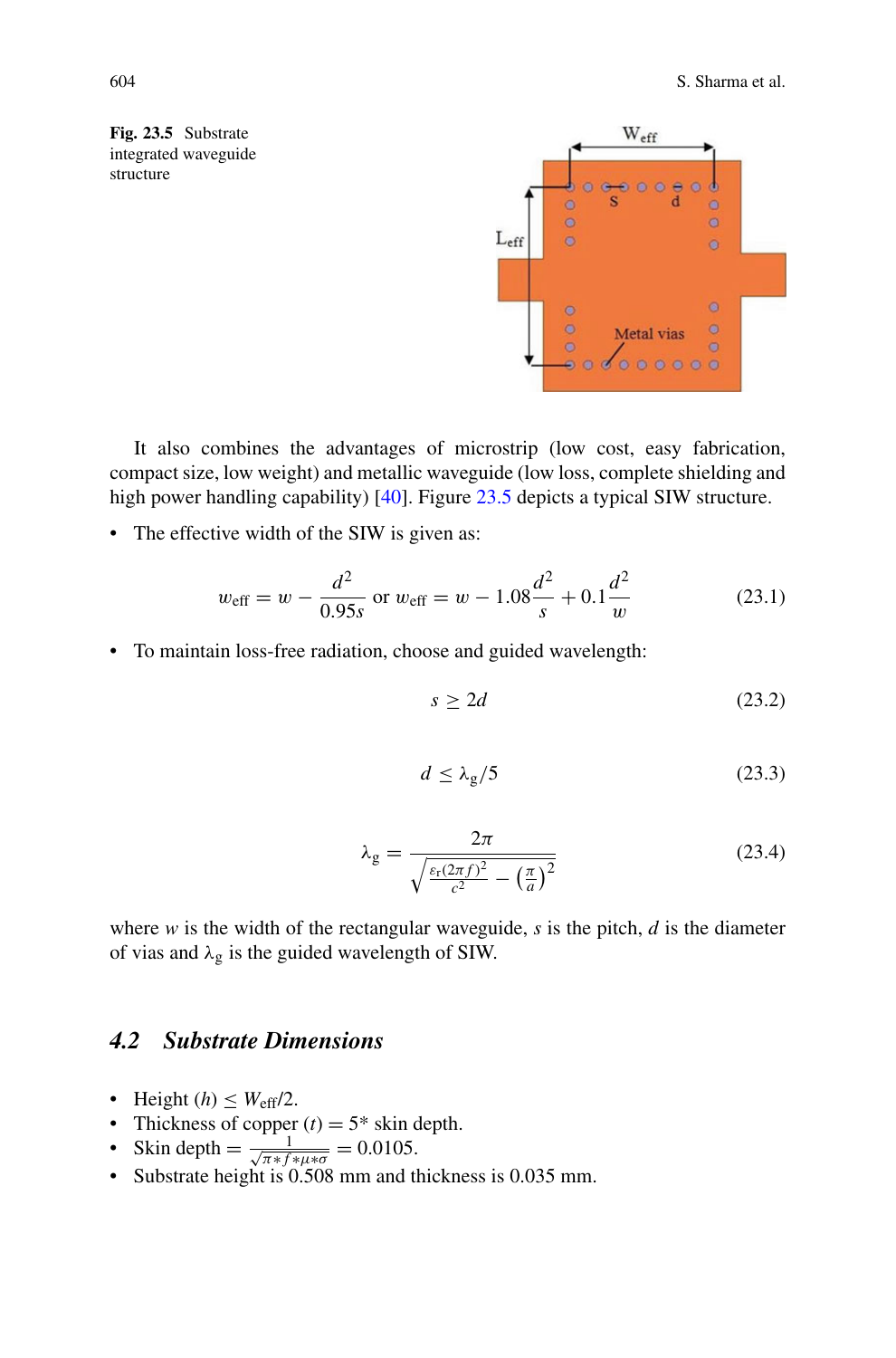| Techniques          | Advantages                              | Disadvantages                  |
|---------------------|-----------------------------------------|--------------------------------|
| Array type          | Less bandwidth and large gain           | Complex design and large sizes |
| SIW feed            | Less bandwidth and large gain           | Large size                     |
| SIW cavity          | More bandwidth and size miniaturization | Average gain                   |
| <b>HMSIW</b> cavity | More bandwidth and size miniaturization | Average gain                   |
| QMSIW cavity        | More bandwidth and size miniaturization | Average gain                   |
| Super state         | More bandwidth and moderate gain        | Complex design and large size  |

<span id="page-12-0"></span>**Table 23.2** Previous reported work for the SIW-based antenna

<span id="page-12-1"></span>**Table 23.3** Comparative analysis of the SIW technique with other available techniques

|                                     |          | Power handling |             |      |               |                |
|-------------------------------------|----------|----------------|-------------|------|---------------|----------------|
| Features                            | Loss     | capability     | Compactness | Cost | Self-shielded | Self-packaged  |
| Waveguide                           | Less     | High           | Low         | High | Yes           | Yes            |
| Planar<br>transmis-<br>sion<br>line | High     | Low            | Good        | Less | No            | N <sub>0</sub> |
| <b>SIW</b>                          | Moderate | Moderate       | Good        | Less | Yes           | Yes            |

# *4.3 Advantages of SIW Technology*

- 1. Complete circuit in a planar form (including passive component, active component and antennas)
- 2. Low-cost and well-developed manufacturing process
- 3. High-density integration of millimetre wave components and systems
- 4. Complete shielding (no interference)
- 5. Low losses (energy saving)
- 6. High Q-factor
- 7. High power handling
- 8. High performance

A brief comparison among the different techniques and antenna technology available in literature is shown in Tables [23.2](#page-12-0) and [23.3,](#page-12-1) respectively [\[41,](#page-25-5) [42\]](#page-25-6).

In the last decades, SIW technology has reached incredible popularity

# *4.4 SIW-Based Components*

SIW is fabricated by using planar circuitry as given below, and the comparison among different types of SIW-based antenna is described in Table [23.4.](#page-13-0)

- 1. Active component
	- (a) Feedback oscillator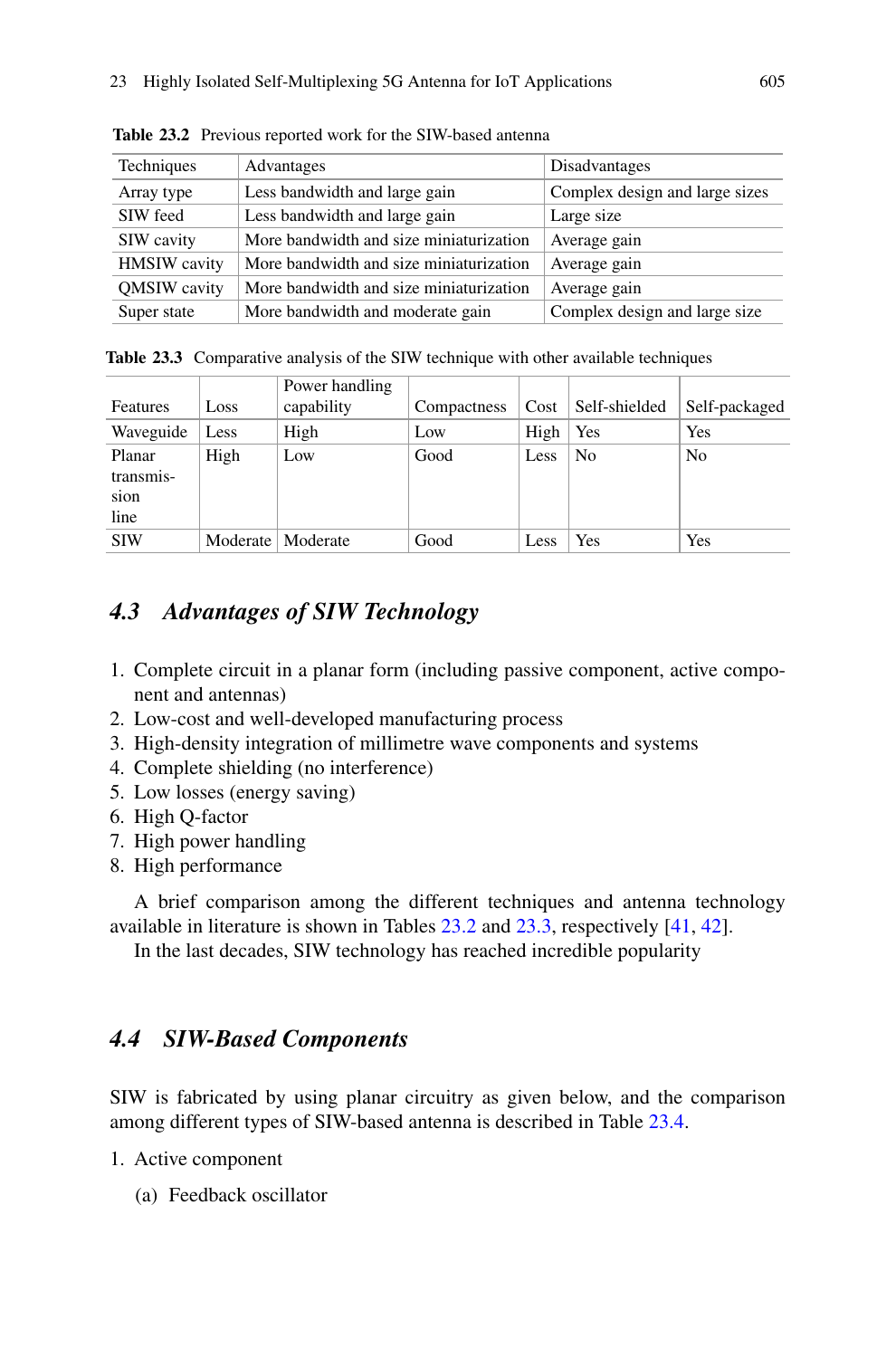| Features    | Horn             | Patch         | Slot        | Leaky-wave antenna |
|-------------|------------------|---------------|-------------|--------------------|
| Frequency   | $<$ 1 THz        | $< 0.1$ THz   | $< 0.5$ THz | $< 0.5$ THz        |
| Cost        | $Average+$       | Low           | Low         | $High+$            |
| Gain        | Average          | Low           | High        | Moderate           |
| <b>Size</b> | $Large+$         | Average       | Small       | $Large++$          |
| Bandwidth   | Wide             | <b>Narrow</b> | Wide        | Narrow             |
| Fabrication | <b>Difficult</b> | Easy          | Average     | Difficult          |

<span id="page-13-0"></span>**Table 23.4** Comparison of different types of SIW antenna

- (b) Mixer
- (c) Frequency selector
- (d) Power amplifier
- 2. Passive component
	- (a) Filter
	- (b) Directional coupler
	- (c) Magic tee
- 3. Antennas
	- (a) SIW horn antenna
	- (b) SIW slot antenna
	- (c) SIW leaky-wave antenna

# *4.5 Future Scope of SIW Technology*

- 1. The SIW array-based slot antenna as the best solution for improving the gain as well as radiation efficiency
- 2. The meta-material-based slot loaded antenna also as improvement of gain and bandwidth
- 3. Extended to implement some or other unlicensed frequency applications:
	- (a) 70 GHz band (E-band)
	- (b) 79 GHz (automotive RADAR systems)
	- (c) 80 GHz (E-band)
	- (d) 94 GHz (millimetre wave imaging)
- 4. Extended to dual- and tri-band unlicensed frequency applications
- 5. Extended to implement high-frequency applications, i.e. THz applications [\[38–](#page-25-2) [41\]](#page-25-5)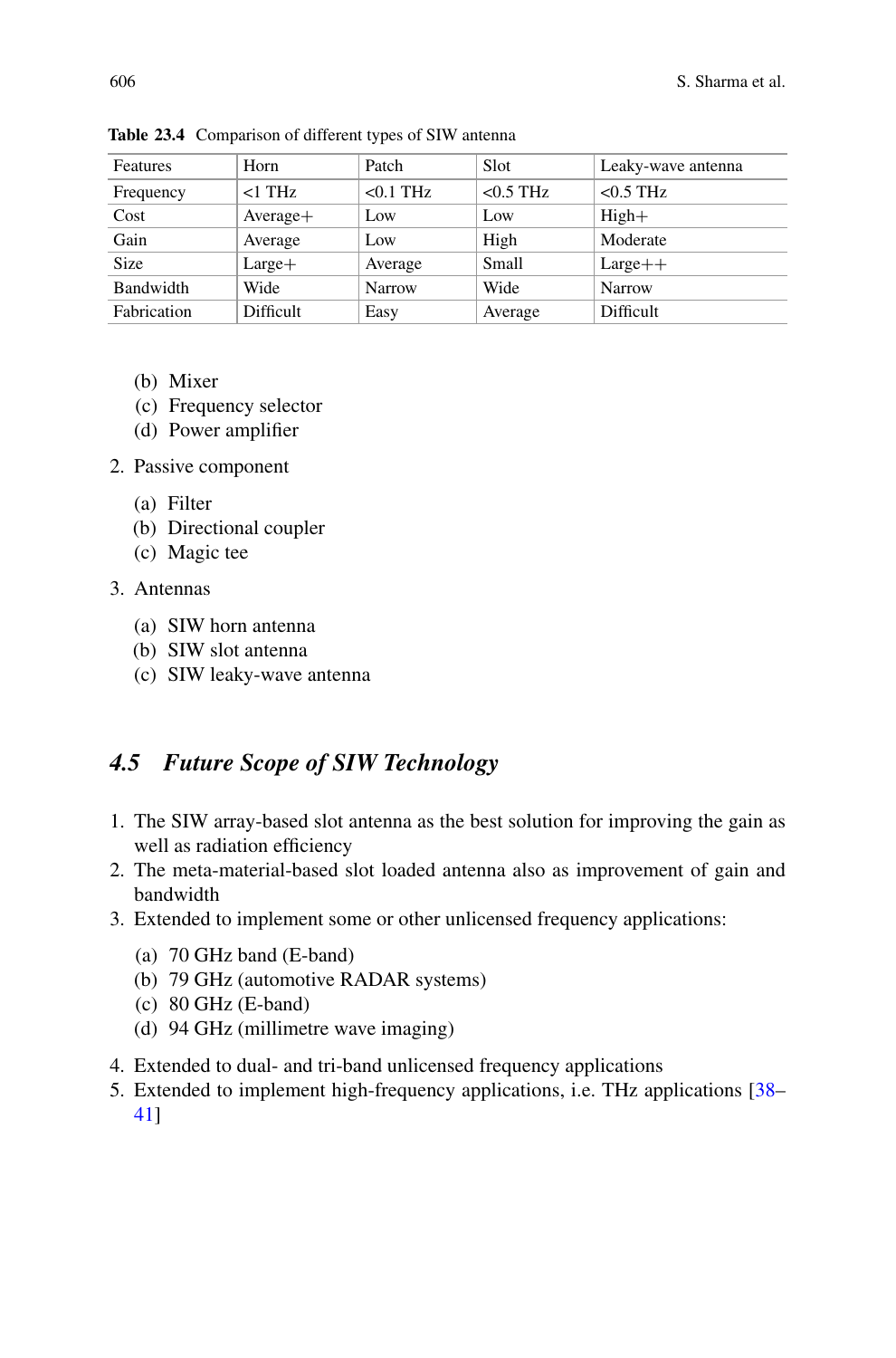#### **5 Diplexer/Triplexer as Frequency-Selective Element**

In the last few years, wireless communication systems have been mostly developed in diplexing and triplexing, maintaining additional and extraordinary functionality and compactness. The major part of conventional diplexing- or triplexing-based communication system is diplexer/triplexer as shown in Fig. [23.6,](#page-14-0) in which the uplink and downlink channels of transmitter and receiver signal are in neighbouring frequency bands. To enhance the isolation between the uplink and downlink bands, transmission noise rejection and low power transmission for the transceiver, we will propose planar SIW-based self-diplexed/triplexed antennas.

The function of this device is to combine and/or split RF transmitters to facilitate the use of single device by multiple transmitters or receivers on different frequencies reducing cost, space and requirement of addition circuit components. This device may either facilitate transmission from more than one transmitter over a single RF antenna, or it may be used to work as a transceiver for transmitting over one frequency band while receiving is done on another band of frequency [\[24\]](#page-24-9).

The antenna diplexer has multiple applications. The most common application is to be used as a transceiver at a cellular base station for simultaneous inflow and outflow of signals. This device (self-duplexing antenna) provides high isolation between the used receiving and transmitting feeds, thus allowing the same device to operate for transmission/reception simultaneously blocking the signal. An alternate application for the device could be at a broadcast station, where signal is simultaneously transmitted with many a different frequencies with one antenna element. The device's operation prevents the output of any of the transmitters being fed back into the other's input, thus enabling the use of a single antenna.

In domestic environment, these devices may be used to couple the TV feed coming from terrestrial feeds as well as satellite transmissions into a common feed multiplexed over frequency passed down through the same lead. Figure [23.7](#page-15-0) shows the mode of operation of the diplexer.

A diplexer/triplexer designer must keep the following in mind while designing the device and the overall system:

- To function in the adjacent frequency band used for reception and transmission
- To efficiently handle the output power (at the transmitter end)
- To provide adequate rejection of transmitter noise occurring at the reception frequency



<span id="page-14-0"></span>**Fig. 23.6** Block diagrams of a traditional diplexer antenna system [\[27\]](#page-24-11)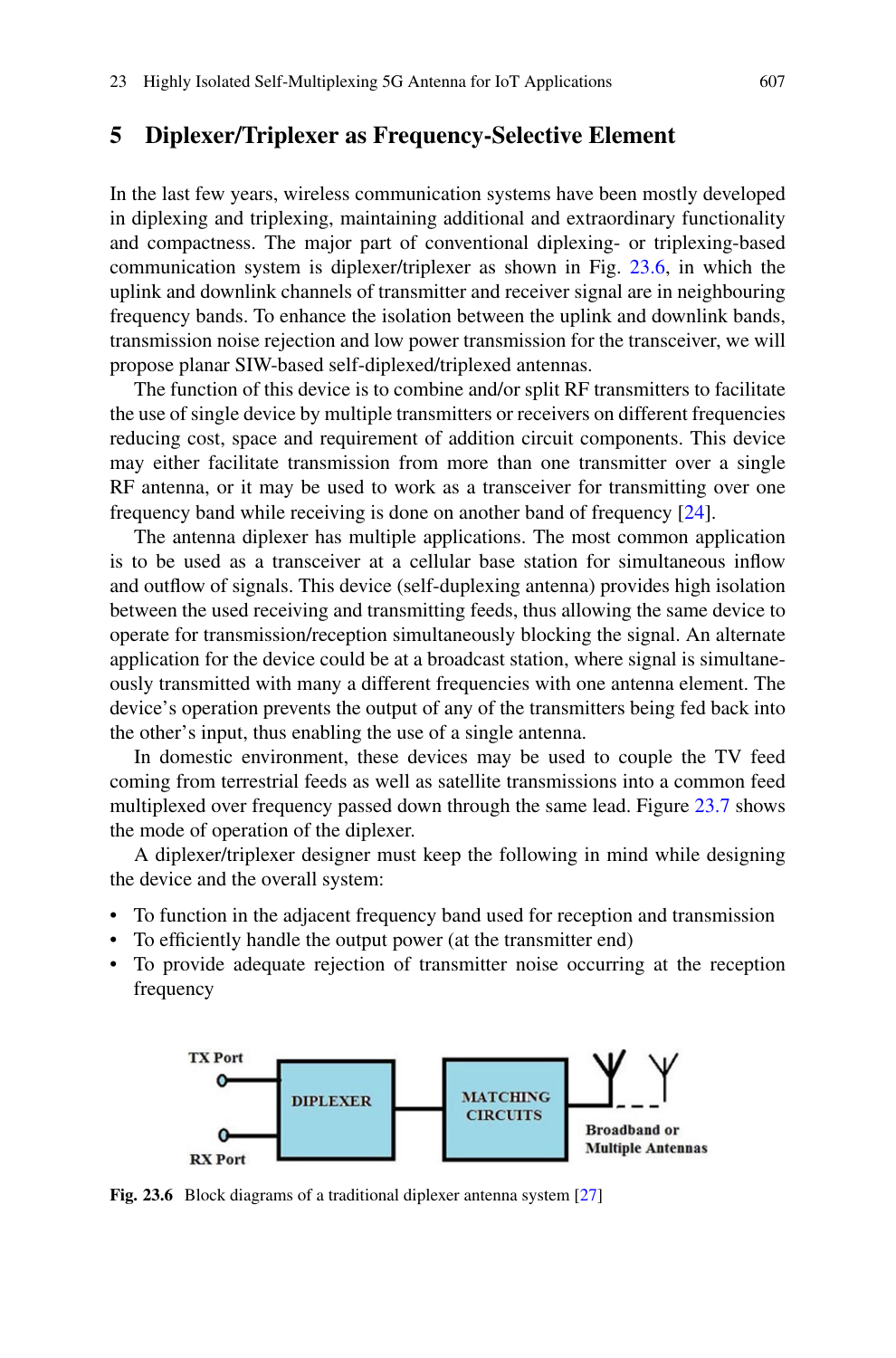

<span id="page-15-0"></span>**Fig. 23.7** Diplexer working for transmission and receiving antenna [\[24\]](#page-24-9)

- To operate at, or less than, the frequency separation between the transmitter and receiver
- Sufficient isolation to be ensured to eliminate receiver desensitization [\[43\]](#page-25-7)

### *5.1 Motivation*

1. *Self-Diplexing Technique*

In this technique, the antenna has two ports of different frequencies as uplink and downlink. With the help of self-diplexed antenna, we can reduce the complexity of high-order diplexer network, which leads to minimum cost and small size of overall RF (radio-frequency) front-end system. From the last few years, the state of the art of SIW technology becomes a very promising candidate to the implementation and realization of conventional waveguide and other nonplanar circuits into their planar counterparts.

2. *Self-Triplexing Technique*

In the field of communication, the higher-order diplexer and triplexer come under the types of frequency-selective elements, which provide ease of connectivity to multi-band antenna from multiple transmitter/receiver with the help of better isolation between them. Generally this type of circuit increases the complexity of system and limits its application also.

3. *Self-Quadplexing Technique*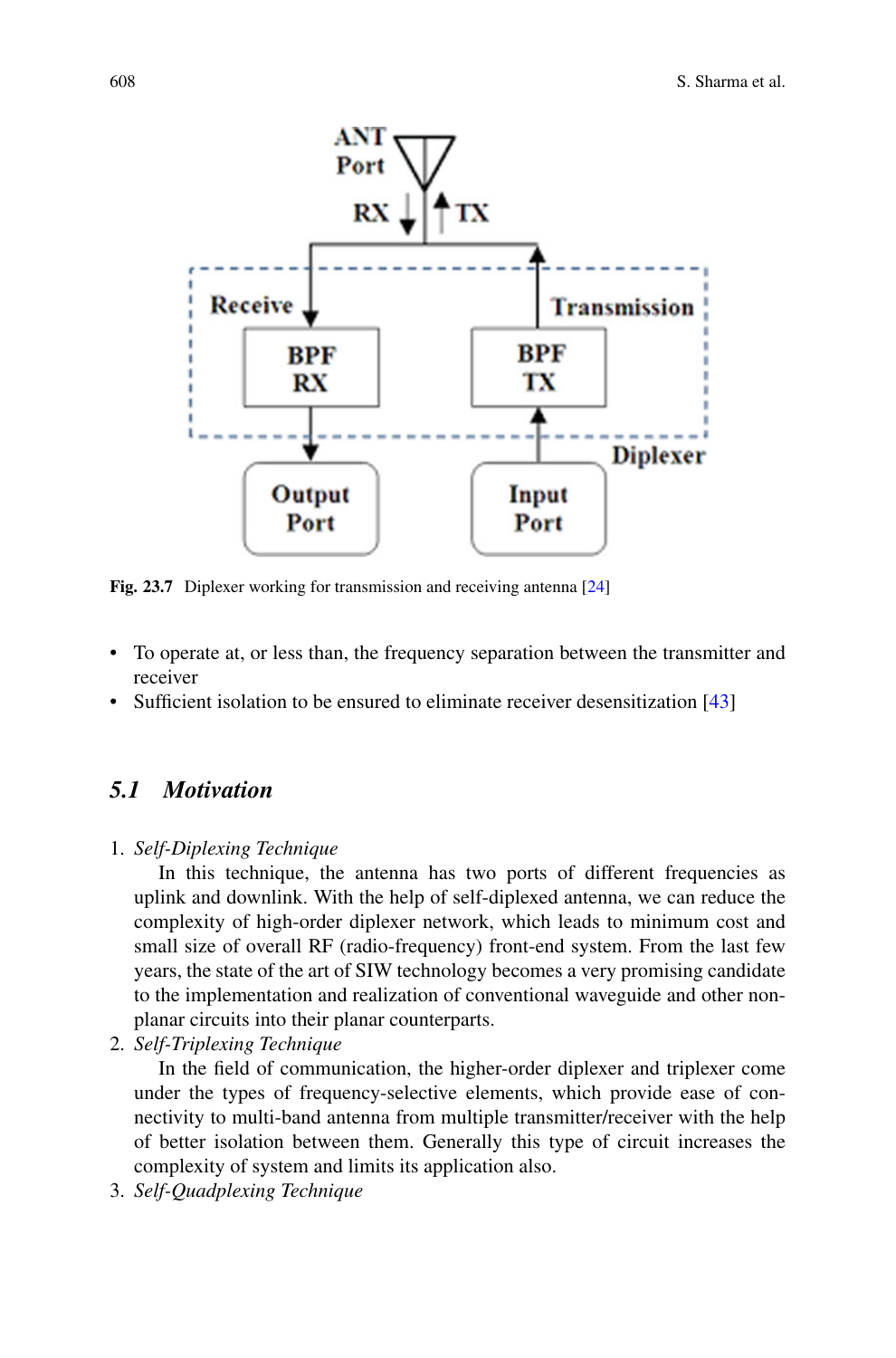In the RF front-end system, quad band antenna is connected to the external element as quadplexer to provide the isolation or low mutual coupling among the input ports, but it requires additional circuitry and in turn extra space for this circuitry in order to keep things compact by eliminating the external quadplexer from RF system, a new technique is proposed called a self-quadplexing technique used to implement the four-port single antenna with high isolation values.

#### *5.2 Different Techniques to Achieve the Objectives*

#### 1. *Defected Ground Structure (DGS)*

Recently, DGS plays a significant role in wireless as well as electromagnetic field. DGS can be found by etching off any shape over the ground plane, as its name describes itself. DGS depends upon the dimension and shape of the defect. Due to DGS method, the shielded current distribution is also disturbed, which results in the propagation of electromagnetic wave through the substrate layer. For getting the better performance of the system, the shape of defect may be altered from simple to complex. With the help of DGS, the isolation between the ports can be increased, and mutual coupling can be reduced also, e.g. dumbbell and bowtie-shaped, etc. [\[26,](#page-24-15) [44,](#page-25-8) [45\]](#page-25-9).

#### 2. *Electromagnetic Band Gap Structure (EBG)*

EBG structures are used for improving the performances of many RF and microwave devices utilizing the surface wave suppression. They are inserted between the arrays of antenna to reduce the mutual coupling and increase the isolation between the input ports. It prevents some undesired operating mode and control harmonics, e.g. 3-D, 2-D and 1-D EBG, mushroom and uni-polar EBG, etc. [\[46,](#page-25-10) [47\]](#page-25-11).

3. *Meander Lines*

Meander lines are added between two input ports, and this feature supplies an extra input to the port to cancel the signal due to mutual coupling, by which mutual coupling can be reduced and isolation increased [\[48\]](#page-25-12).

4. *Grounding Vias*

It is the kind of efficient approach for implementing self-diplexing and selftriplexing antenna system. This approach is recently proposed in microstrip patch antenna for better polarization and controlling the resonant frequency of antenna, so this methodology can be proposed for SIW-based antennas also, where the loaded grounding vias are considered as shunt inductors and produce the inductive effect. This method can also enhance the isolation between ports and gives the better tuning of frequency response [\[37,](#page-25-1) [38\]](#page-25-2).

#### 5. *Shunt Component Between Transmission Lines*

It provides the good isolation level between transmitter and receiver antenna but has the complex structure to fulfil the desire.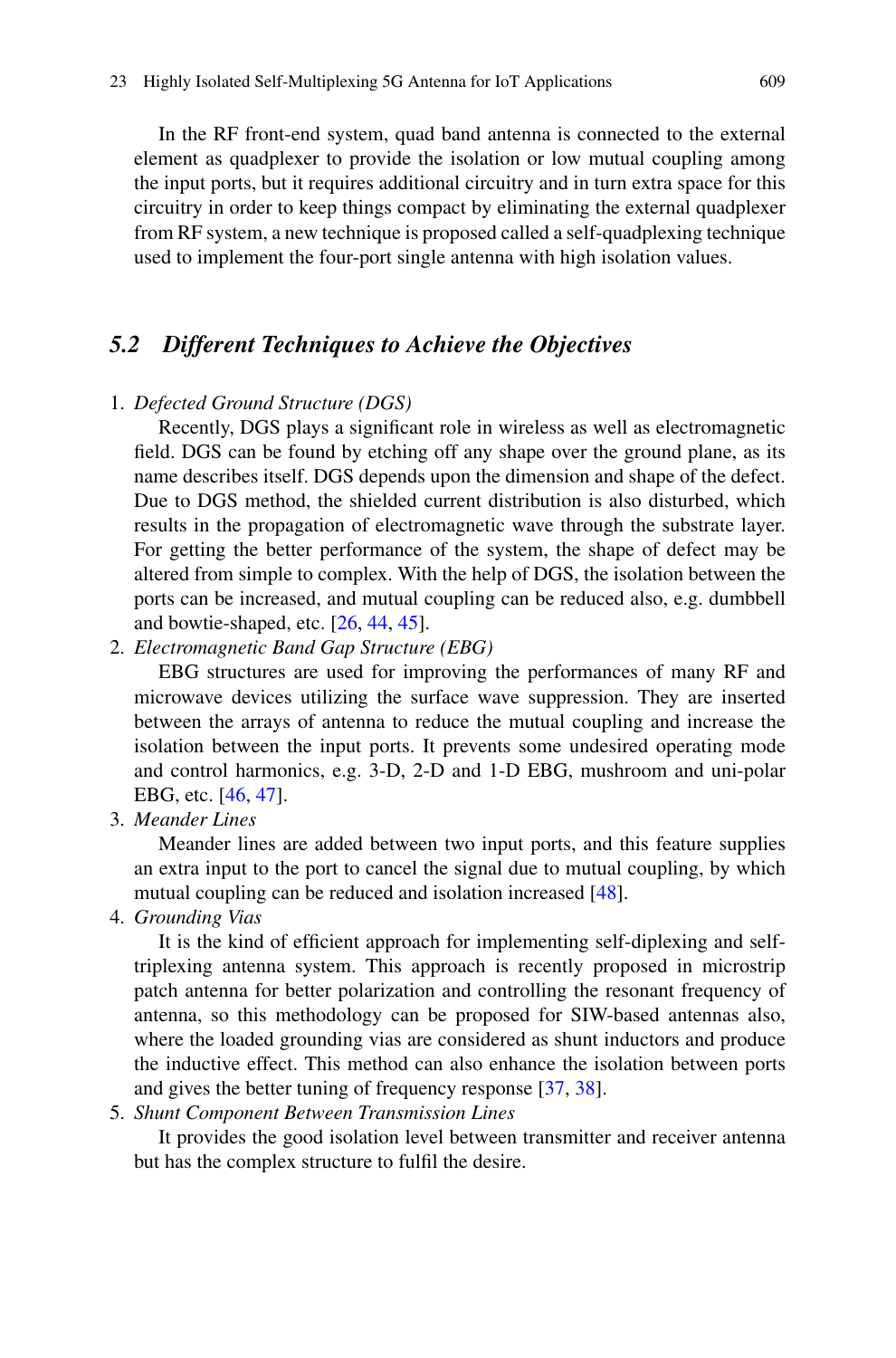# *5.3 Flowchart for Simulating the Electromagnetic Structure*

To simulate any kind of active or passive electromagnetic components, the proposed flowchart is used (shown in Fig. [23.8\)](#page-17-0). To analyse the simulation of any microwave or terahertz components, different electromagnetic software are used based on their applications as defined in Table [23.5.](#page-17-1)

<span id="page-17-0"></span>

<span id="page-17-1"></span>

| <b>Table 23.5</b> Software for antenna design and simulation |  |  |  |  |  |
|--------------------------------------------------------------|--|--|--|--|--|
|--------------------------------------------------------------|--|--|--|--|--|

| Software         | Numerical techniques used | Applications (microwave structures)                    |
|------------------|---------------------------|--------------------------------------------------------|
| <b>HFSS</b>      | <b>FEM</b>                | EM simulation of passive $3-D$ $\mu$ wave structures   |
| <b>CST</b>       | <b>FIT/FEM/TLM</b>        | EM simulation of passive $3-D$ $\mu$ wave structures   |
| <b>MW STUDIO</b> | <b>FDTD</b>               | EM simulation of passive $3-D$ $\mu$ wave structures   |
| <b>ENSEMBLE</b>  | <b>MOM</b>                | EM simulation of passive 2-D $\mu$ wave structures     |
| IE3D             | <b>MOM</b>                | EM simulation of passive $2-D \mu$ wave structures     |
| <b>TICRA</b>     | GO/GTD/PO/PTD             | Reflector antenna analysis, shaping, optimization      |
| <b>MW WIZARD</b> | <b>MOM</b>                | Synthesis, analysis of $3-D$ passive $\mu$ wave filter |
| <b>WASPNET</b>   | MOM/FEM/FDTD              | EM analysis tool for $3-D$ passive $\mu$ wave filter   |
| WIPL-D           | <b>MOM</b>                | EM simulation/analysis of EM structures                |
| <b>EMPIRE</b>    | <b>FDTD</b>               | EM simulation of passive $3-D \mu$ wave structures     |
| <b>ADS</b>       | Equations                 | Microwave passive circuit simulation (feed networks)   |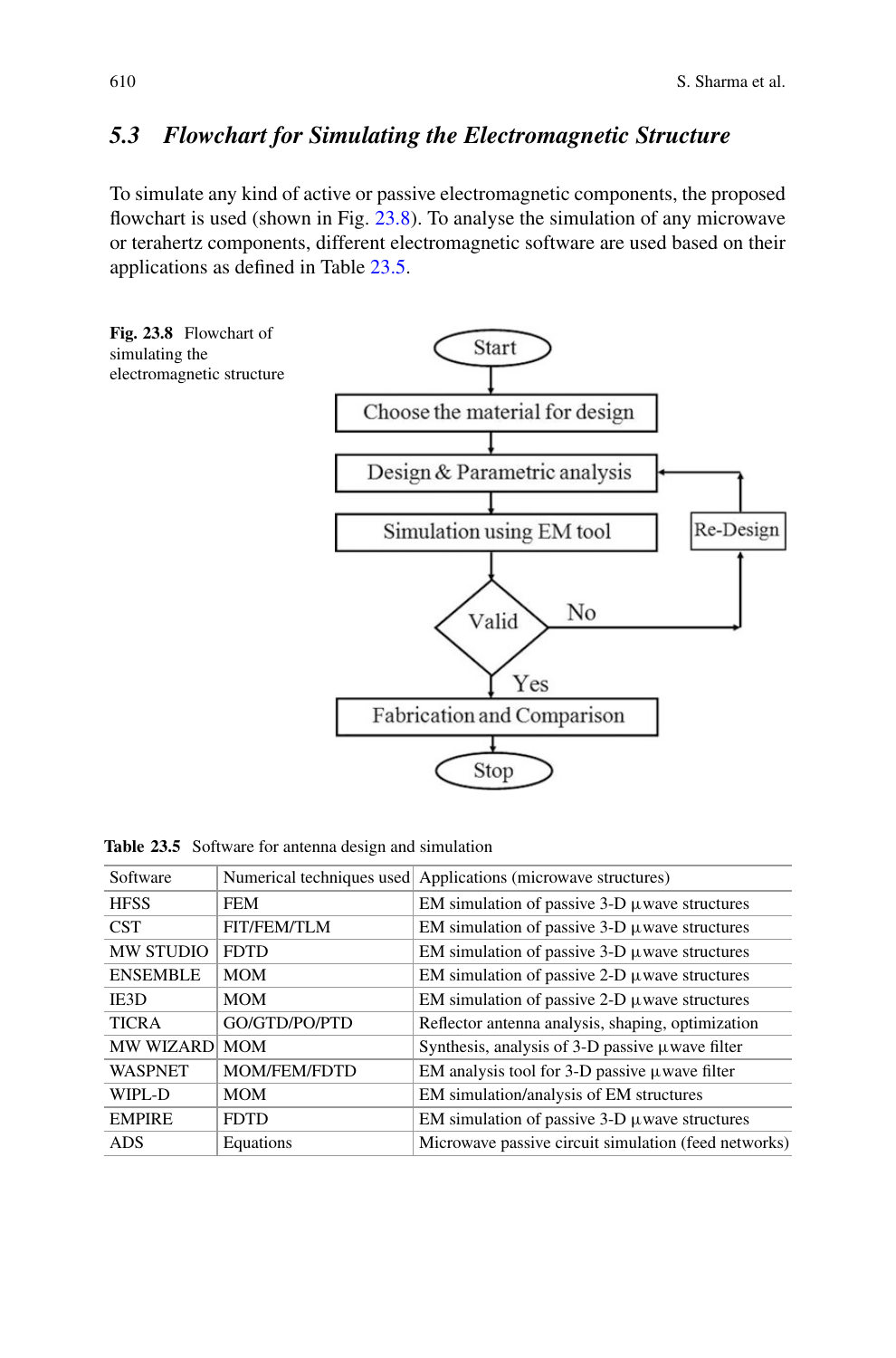<span id="page-18-0"></span>

### *5.4 SIW Coupling Analysis Method*

The SIW coupling is based on the different features of antenna as its relative permittivity  $(\varepsilon_r)$ , vias gapping (*d*), resonating/centre frequency  $(f_c)$  and pitch (*p*) values of SIW design. The row of the cylinder or conducting vias proposed the electromagnetic boundary conditions, and with the help of ADS software, "T" network can be found out. By this even and odd impedance can be retrieved and at last |S|-parameters are calculated by HFSS software. The overall working is defined in the flowchart as shown in Fig. [23.9.](#page-18-0) The coupling analysis is done by S<sub>21</sub> parameter for the two-port device.

#### **6 IoT-Based Antennas**

IoT-based communication mostly depends upon the sensors and artificial intelligence techniques. Data Communication Systems use a device called IoT antenna for data transmission and reception. These antennas are compact and flexible in nature to operate within 5G bands as in lower and upper both bands. These bands are defined in Table [23.6.](#page-19-0) An antenna is a passive electromagnetic device used to transfer the information from one place to another. For this transmitting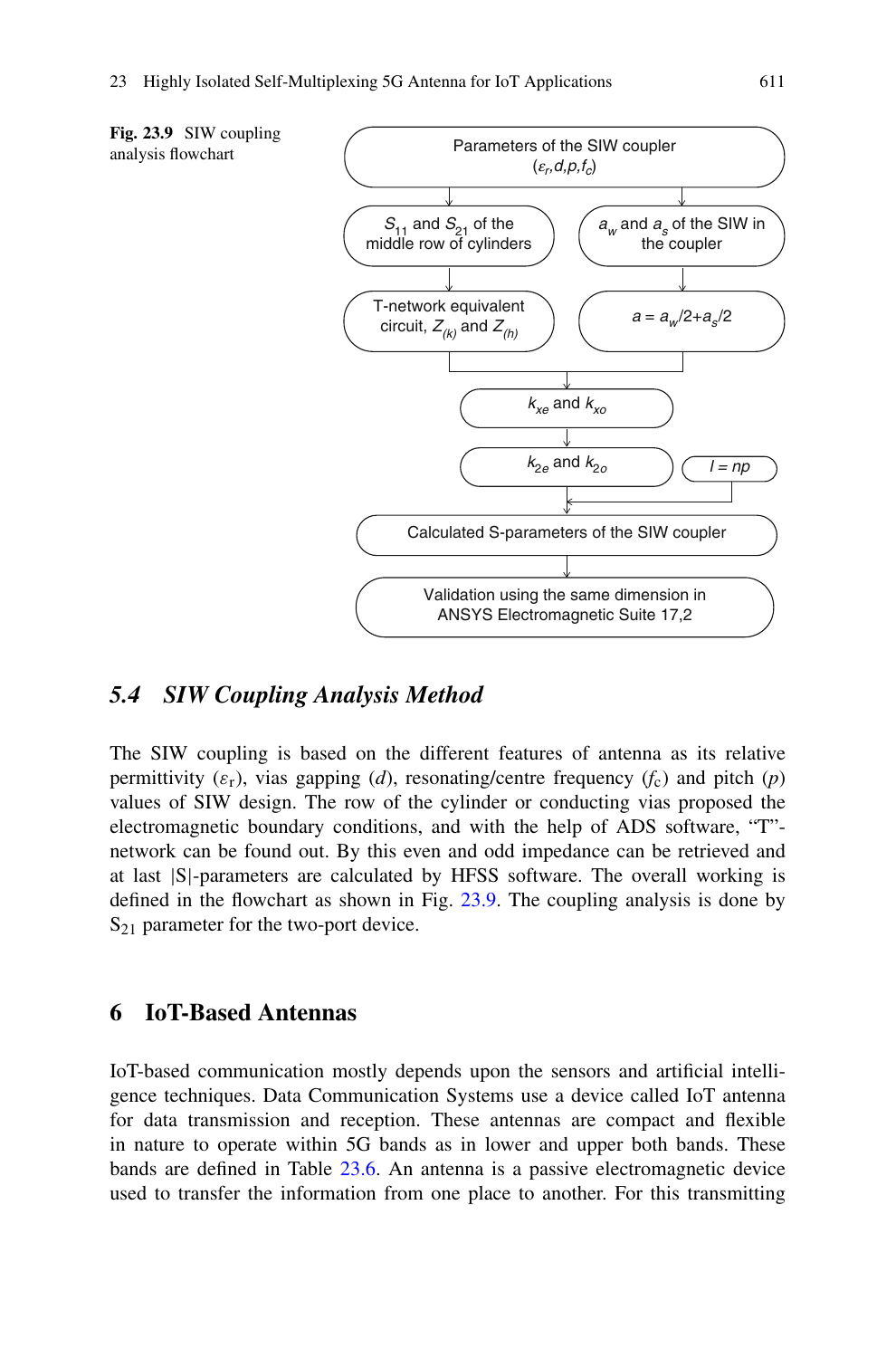| Frequency band       | Frequency range of operation                                                         | Objective                                          |  |
|----------------------|--------------------------------------------------------------------------------------|----------------------------------------------------|--|
| Sub-1 GHz band       | 600 MHz band<br>700 MHz band                                                         | Wide area coverage                                 |  |
| Sub-6 GHz            | 3.3–3.8 GHz (mostly allocated)<br>3.8-4.2 GHz, 4.5-5 GHz<br>2.3-2.5 GHz, 5.9-7.1 GHz | Good mixture of coverage<br>and speed requirements |  |
| Millimetre wave band | 28 GHz, 38 GHz bands<br>May be 60 GHz band                                           | Higher speed requirements                          |  |

<span id="page-19-0"></span>**Table 23.6** 5G communication bands for IoT applications

<span id="page-19-1"></span>



as well as receiving, both antennas are used generally in communication and RF front-end systems. Previously, the antenna systems were combined with the diplexer and triplexer elements. These elements are kind of frequency selective or filter element and used to recognize the particular frequency. The self-diplexing, self-triplexing and self-quadplexing antenna, are mostly implemented by SIW technology, these antennas find applications for satellite/RADAR communication, and can be integrated with IoT applications best use. These are defined in subsections as below [\[49\]](#page-25-13).

# *6.1 Equivalent Circuit Model of Self-Diplexing Circuit Modules*

The equivalent circuit model for the self-diplexing antenna is shown in Fig. [23.10.](#page-19-1) The proposed equivalent circuit model is realized with the help of ADS (Advanced Design System) software. Here each parallel combination of RLC components produces the resonant frequencies. Likewise, parallel combination of *R*1, *L*<sup>1</sup> and  $C_1$  produces the first resonant frequency, while another parallel combination of  $R_2$ ,  $L_2$  and  $C_2$  produces the second resonant frequency. The mutual coupling  $(M_{12})$ between two frequencies is defined by series combination of *LC* network. Here *L*<sup>12</sup> and *C*<sup>12</sup> present the minimum isolation value for the proposed self-diplexing antenna.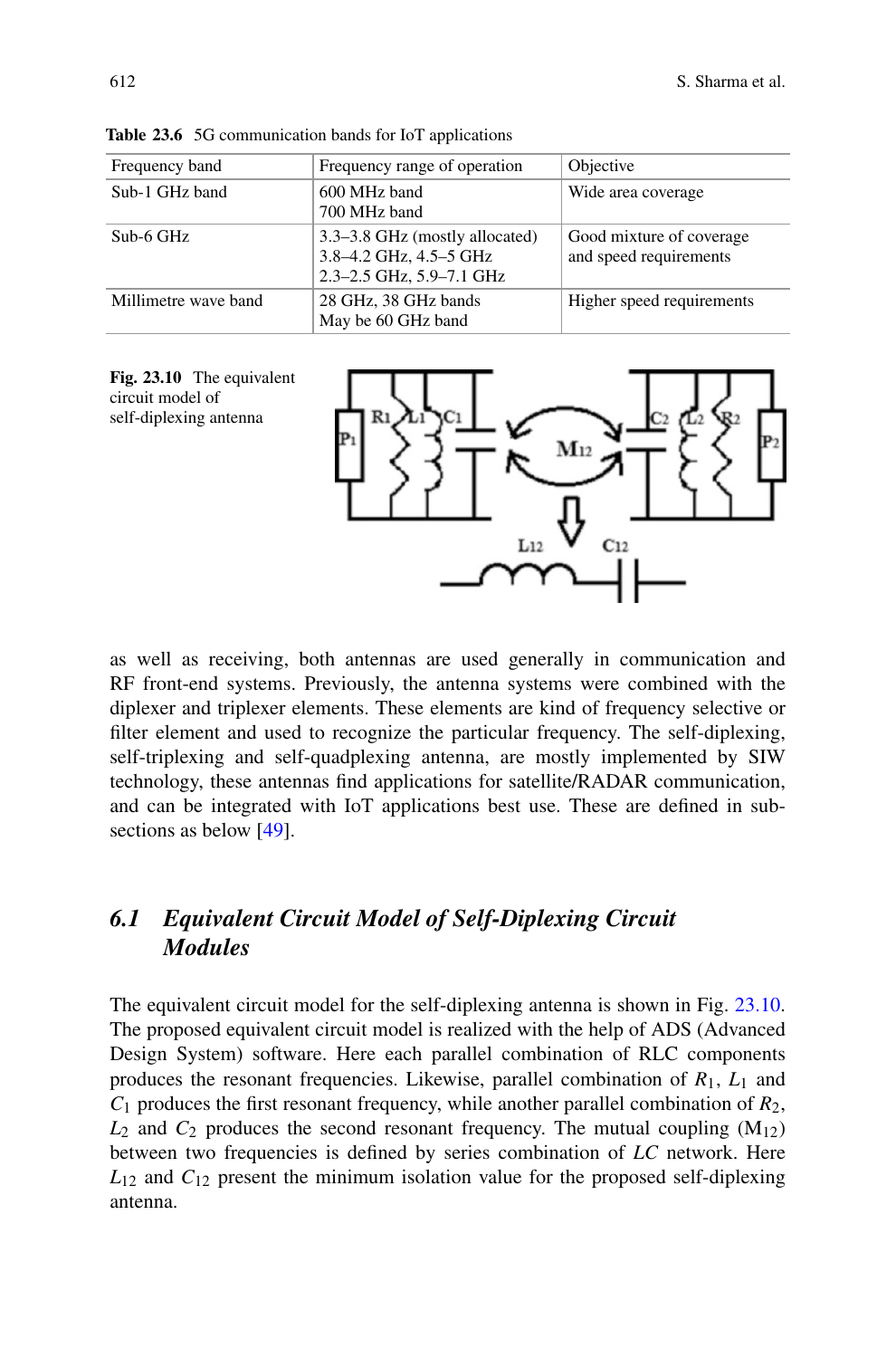The resonating frequency can be defined by:

<span id="page-20-1"></span>
$$
f_0 = \frac{1}{2\pi\sqrt{LC}}\tag{23.5}
$$

### *6.2 Self-Triplexing Antenna for IoT Applications*

The self-triplexing antenna and triplexers are working at three distinct resonant frequencies. Previously the triplexers are used in RF front-end systems for selecting and filtering the required three frequencies used for further communication. This triplexer is used to provide the required isolation value among three ports; however, this geometry contains more space in overall system. So, the self-triplexing antennas are introduced in RF field to remove the extra circuitry as triplexer from communication system [\[50](#page-25-14)[–56\]](#page-25-15). These proposed antennas are more in demand, and RF researchers are mostly working in this field to integrate it with other technology like artificial intelligence, sensors, etc. The comparison among self-triplexing antennas and triplexer is displayed in Table [23.7.](#page-20-0)

#### **6.2.1 Equivalent Circuit Model of Self-Triplexing Circuit Modules**

The equivalent circuit model for self-triplexing antenna is shown in Fig. [23.11.](#page-21-0) The triplexing antenna works at three resonating frequencies, and each resonating frequency is defined by the parallel section of RLC network connected with the port

| Features/ref.                           | $\sqrt{54}$               | $\left[52\right]$ | [50]             | [51]               | [56]             |
|-----------------------------------------|---------------------------|-------------------|------------------|--------------------|------------------|
| Resonating<br>frequen-<br>cies<br>(GHz) | 7.8, 9.4, 9.8             | 11, 12.2, 13.1    | 4.14, 6.1, 8.32  | 8.5, 9.7, 12.0     | 0.85, 1.65, 2.45 |
| Min.<br>isolation                       | 22.5                      | 26.45             | 30.8             | 23                 | 22.7             |
| Permittivity<br>$(\varepsilon_{r})$     | 2.2                       | 2.2               | 2.2              | 2.2                | <b>NA</b>        |
| Gain (dBi)                              | 7.2, 7.2, 7.0             | 5.1, 5.54, 6.12   | 4.26, 4.41, 6.27 | 3.5, 4.7, 5.2      | 0.85, 4.0, 4.23  |
| Frequency<br>tunability                 | <b>Yes</b>                | <b>Yes</b>        | <b>Yes</b>       | <b>NA</b>          | Yes              |
| <b>Size</b><br>$\rm (mm^2)$             | $32 \times 23$            | $26 \times 27.5$  | $22 \times 22$   | $20.5 \times 20.5$ | $115 \times 77$  |
| <b>FTBR</b>                             | >17.3                     | >15               | >15              | >19.5              | <b>NA</b>        |
| circuit                                 | Multiplexing Not required | Not required      | Not required     | Not required       | Required         |

<span id="page-20-0"></span>Table 23.7 Comparison among triplexer and self-triplexing circuit modules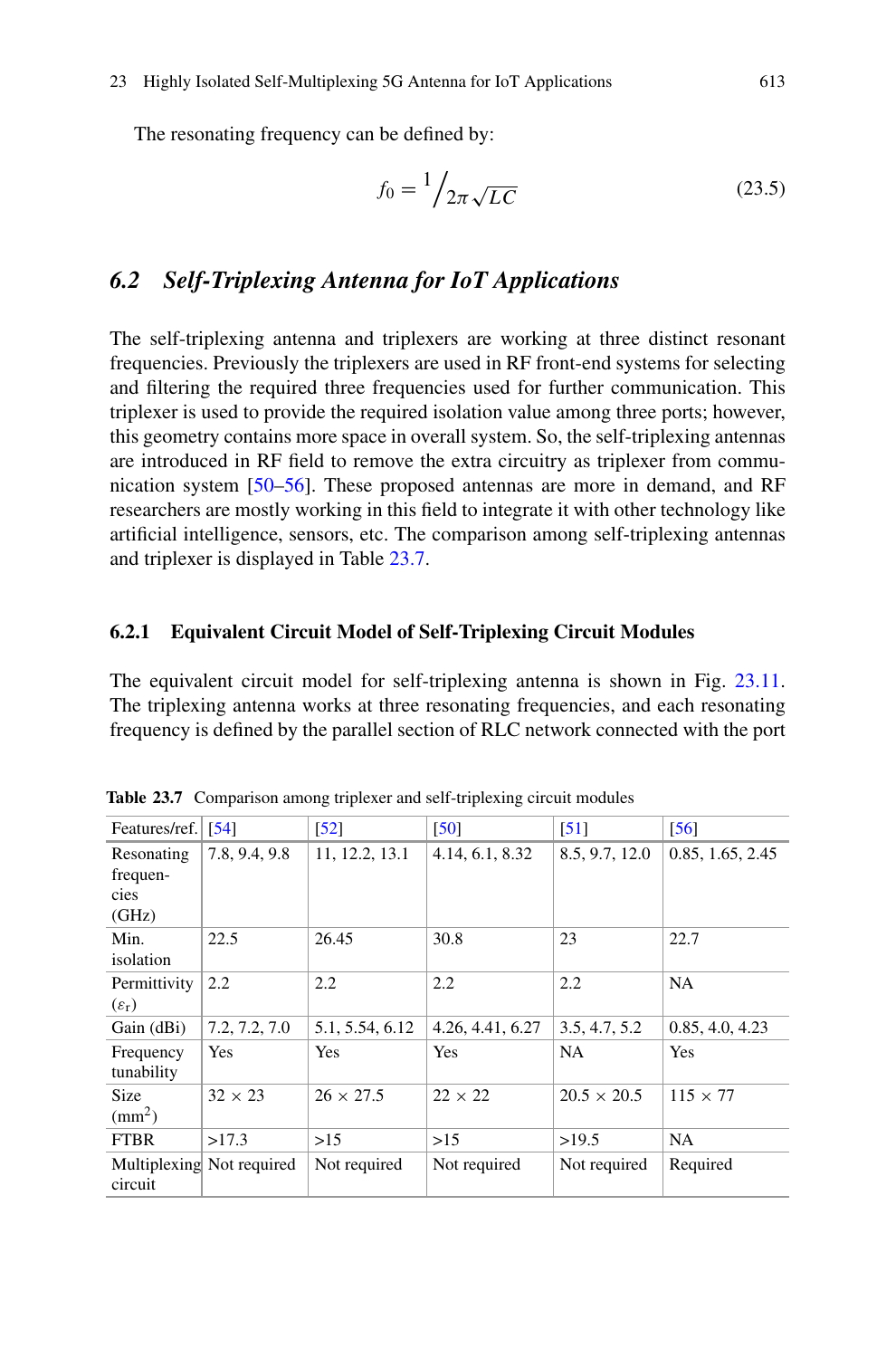<span id="page-21-0"></span>

of 50 ohm line. At that time, only single port is ON and produces the corresponding resonating frequency. The first RLC network as  $R_1$ ,  $L_1$  and  $C_1$  produces the first resonant frequency; likewise, the second and third parallel RLC sections give the second and third operating frequencies. The isolation is the main parameter of the proposed antenna, so the mutual coupling is defined by the  $M_{12}$ ,  $M_{23}$  and  $M_{31}$ components, where  $M_{12}$  shows the mutual coupling between port 1 and port 2. Similarly, the  $M_{23}$  and  $M_{31}$  define the minimum mutual coupling between port 2 and port 3 and port 3 and port 1. The proposed equivalent model can be easily realized by ADS software and justified by HFSS also. The value of each resonating frequency can be obtained by Eq. [\(23.5\)](#page-20-1).

# *6.3 Self-Quadplexing Antenna for IoT Applications*

The frequency-selective element or filters are used to refine the frequency of interest and blocked the others, so quadplexer is also the same element used to find out the four required frequencies with the help of each port. This is mostly used in satellite-, RADAR- and RF-based systems to eliminate the noise and unwanted frequencies; only the desired range of frequency can be passed by the four ports of the quadplexer element. It requires the extra space in any of RF communication systems to provide the isolation or low coupling among the input ports, so the latest technology named as self-quadplexing antenna is introduced by RF researches. It is the most prominent technique used in RF front-end system with light weight, compact space and low losses [\[57–](#page-26-0)[60\]](#page-26-1). Here several features of self-quadplexing antenna are explained in Table [23.8.](#page-22-0) Nowadays, this proposed quadplexing technique is implemented with the help SIW methodology, to get extreme better results than others.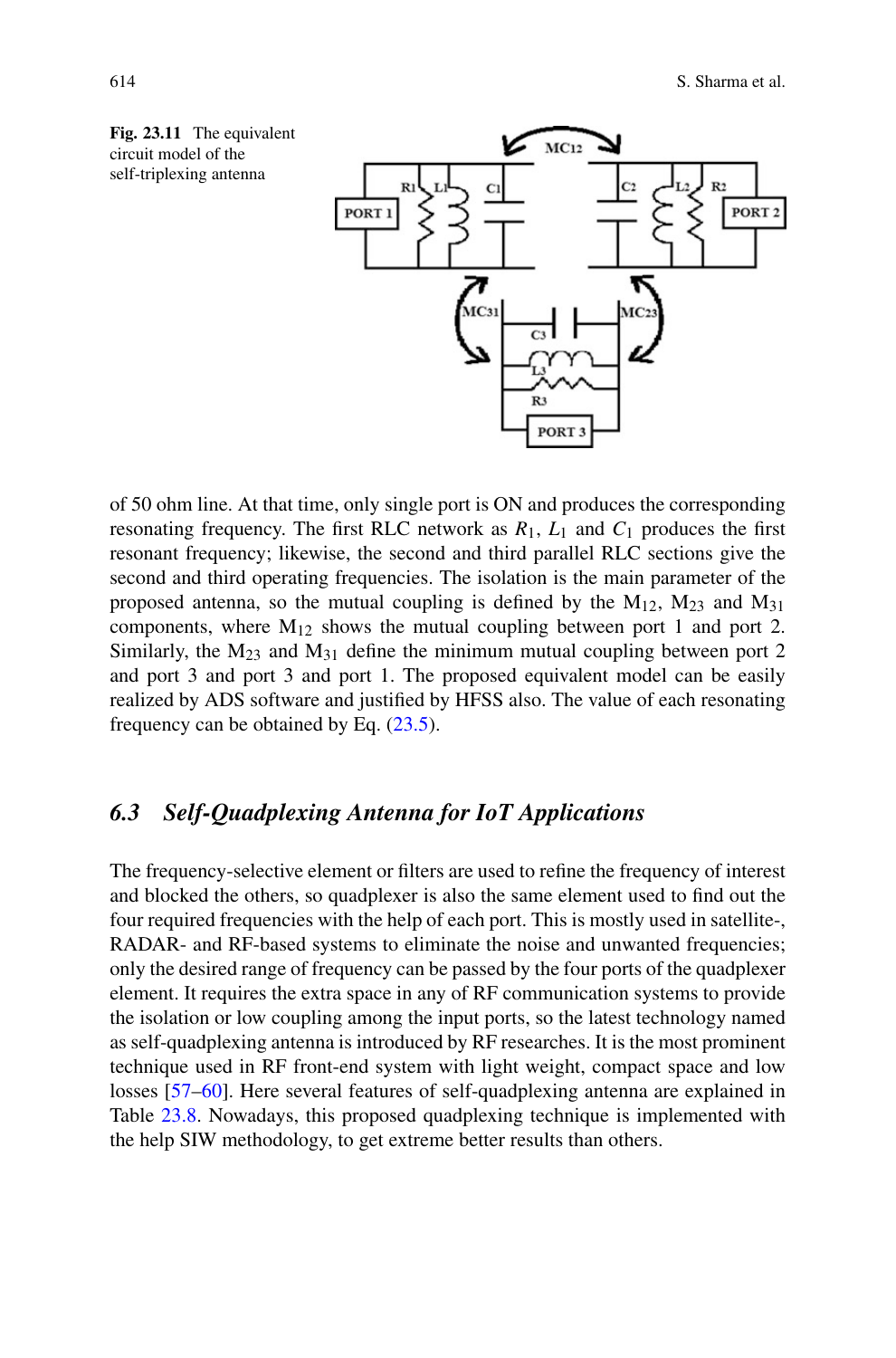| Features/ref.                      | [61]                    | <b>601</b>              | [59]                      | $\sqrt{58}$           | $\sqrt{57}$               |
|------------------------------------|-------------------------|-------------------------|---------------------------|-----------------------|---------------------------|
| Resonating<br>frequencies<br>(GHz) | 3.5, 5.2, 5.5,<br>5.8   | 8.1, 8.78,<br>9.7, 11.0 | 5.14, 5.78,<br>6.74, 7.74 | 2.4, 3.5, 5.2,<br>5.8 | 1.2, 2.4, 3.5,<br>5.2     |
| Min.<br>isolation                  | 23.6                    | 22.6                    | 28                        | <b>NA</b>             | <b>NA</b>                 |
| Permittivity<br>$(\varepsilon_r)$  | 2.2                     | 2.2                     | 2.33                      | <b>NA</b>             | NA<br>$(\mu_{\rm r} = 1)$ |
| Gain (dBi)                         | 5.43, 4.1,<br>3.56, 3.6 | 5.5, 6.9,<br>7.47, 7.45 | 4.1, 4.96,<br>6.2, 6.1    | 2.8, 2.1, 3.5,<br>3.2 | 5.47, 5.88,<br>1.97, 3.56 |
| Frequency<br>tunability            | <b>Yes</b>              | Yes                     | <b>Yes</b>                | N <sub>0</sub>        | N <sub>0</sub>            |
| Size $(mm2)$                       | $38.8 \times 25.6$      | $29 \times 29$          | $22 \times 22$            | $25 \times 20$        | $90 \times 60$            |
| <b>FTBR</b>                        | NA.                     | >17                     | >17.5                     | NA.                   | NA                        |
| Multiplexing<br>circuit            | Not required            | Not required            | Not required              | Required              | Required                  |

<span id="page-22-0"></span>**Table 23.8** Comparison among multiplexer and self-quadplexing circuit modules

<span id="page-22-1"></span>**Fig. 23.12** The equivalent circuit model of the self-quadplexing antenna



#### **6.3.1 Equivalent Circuit Model of Self-Quadplexing Circuit Modules**

The equivalent circuit model for the self-quadplexing antenna is displayed in Fig. [23.12.](#page-22-1) The quadplexing antenna module contains the four input ports, and the isolation is defined among all ports in terms of mutual coupling. Here all four resonating frequencies are determined by the parallel combination of RLC network, and mutual coupling is attained by series combination of LC networks. One port is ON simultaneously and produces the particular resonant frequency. The mutual coupling is known in the form of interference, so the minimum mutual coupling is reciprocal to high isolation value and it is proportional to low interference among input ports. The mutual coupling among four ports is defined by  $M_{12}$ ,  $M_{23}$ ,  $M_{34}$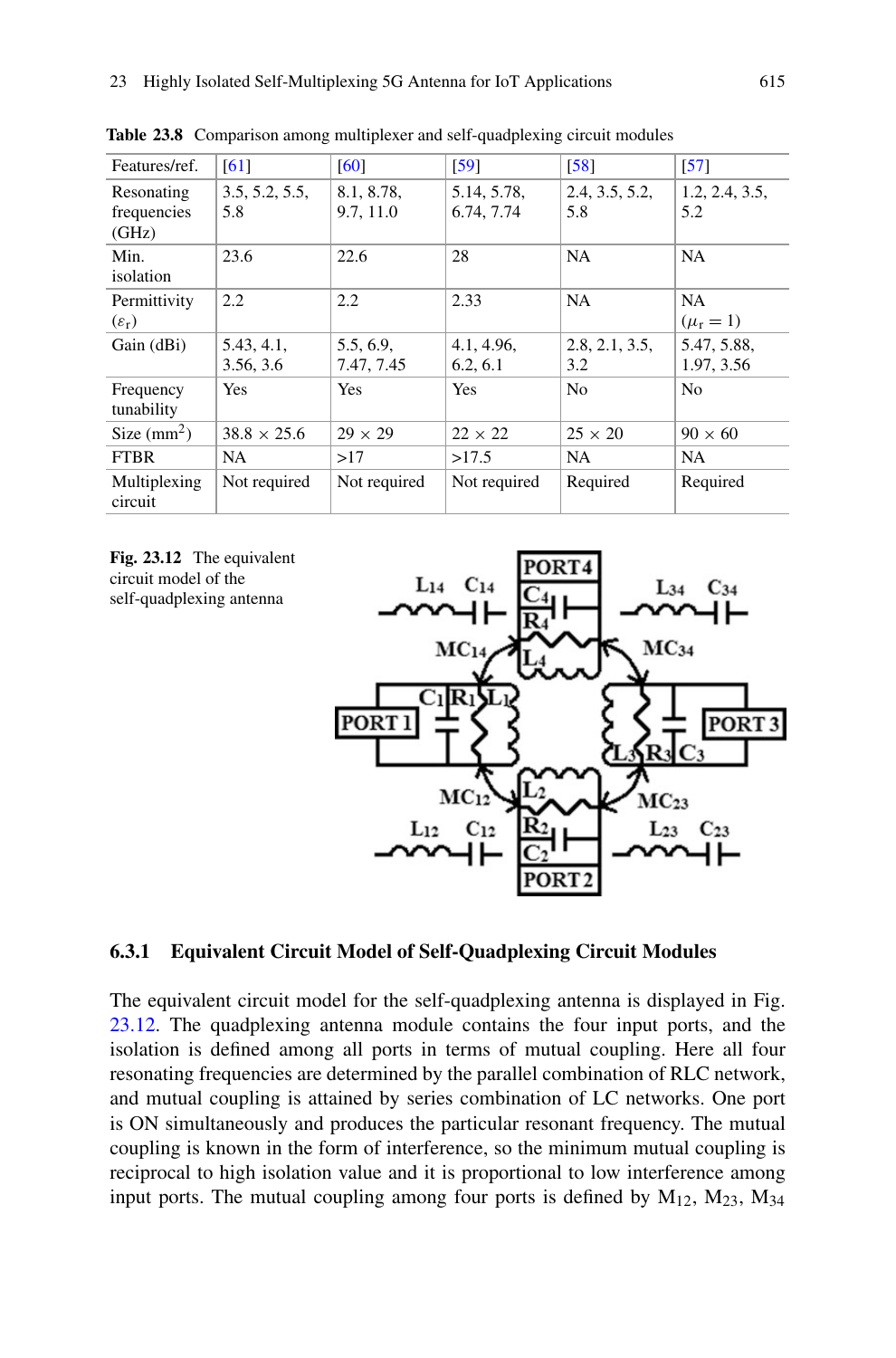and  $M_{41}$ . This model can be implemented by ADS software with the help of no. of equations, and electromagnetic structure can be executed by HFSS or CST software.

#### **7 Conclusion**

With the substantial development of the latest mobile and satellite communication, the multiple frequency antennas with high isolation and low mutual coupling are one of the particular interests. The SIW (SIW)-based single-layered self-diplexing, self-triplexing and self-quadplexing antenna has been proposed for mobile and satellite communication, the design techniques help to achieve high isolation and low mutual coupling between transmitting and receiving antenna. Additionally, low cross-polarization, high gain and maximum front-to-back ratio are obtained. These proposed antennas are used in RF front-end system without the need of extra circuitry like diplexer and triplexer. These antennas have low manufacturing cost, light weight and low losses; by virtue of this, it can be easily incorporated with 5G-enabled applications and IoT-based applications also. As the upcoming era will become fully 5G and IoT-enabled communication, then proposed antennas as selfdiplexing, self-triplexing and self-quadplexing antennas are of great and fit choice for RF researchers and engineers.

### **References**

- <span id="page-23-0"></span>1. I. Budhiraja, S. Tyagi, S. Tanwar, N. Kumar, J.J.P.C. Rodrigues, Tactile internet for smart communities in 5G: An insight for NOMA-based solutions. IEEE Trans. Ind. Inform. **15**(5), 3104–3112 (2019)
- <span id="page-23-1"></span>2. R. Gupta, A. Shukla, S. Tanwar, AaYusH: A smart contract-based telesurgery system for healthcare 4.0, in *2020 IEEE Int. Conf. Commun. Work. ICC Work. 2020 – Proc.*, (2020), pp. 1–6
- <span id="page-23-2"></span>3. S. Li, L. Da Xu, S. Zhao, 5G Internet of Things: A survey. J. Ind. Inf. Integr. **10**(February), 1–9 (2018)
- <span id="page-23-3"></span>4. D. Astely, E. Dahlman, G. Fodor, S. Parkvall, J. Sachs, LTE release 12 and beyond. IEEE Commun. Mag. **51**(7), 154–160 (2013)
- <span id="page-23-4"></span>5. D. Vukobratovic et al., CONDENSE: A reconfigurable knowledge acquisition architecture for future 5G IoT. IEEE Access **4**, 3360–3378 (2016)
- <span id="page-23-5"></span>6. Q. Wang, D. Chen, N. Zhang, Z. Qin, Z. Qin, LACS: A lightweight label-based access control scheme in IoT-based 5G caching context. IEEE Access **5**(c), 4018–4027 (2017)
- <span id="page-23-6"></span>7. I.F. Akyildiz, S. Nie, S.C. Lin, M. Chandrasekaran, 5G roadmap: 10 key enabling technologies. Comput. Netw. **106**, 17–48 (2016)
- <span id="page-23-7"></span>8. M. Marchese, A. Moheddine, F. Patrone, IoT and UAV integration in 5G hybrid terrestrialsatellite networks. Sensors (Switzerland) **19**(17), 3704 (2019)
- <span id="page-23-8"></span>9. R. Gupta, S. Tanwar, S. Tyagi, N. Kumar, Tactile internet and its applications in 5G era: A comprehensive review. Int. J. Commun. Syst. **32**(14), 1–49 (2019)
- <span id="page-23-9"></span>10. J. Vora, S. Kaneriya, S. Tanwar, S. Tyagi, N. Kumar, M.S. Obaidat, TILAA: Tactile internetbased ambient assistant living in fog environment. Futur. Gener. Comput. Syst. **98**, 635–649 (2019)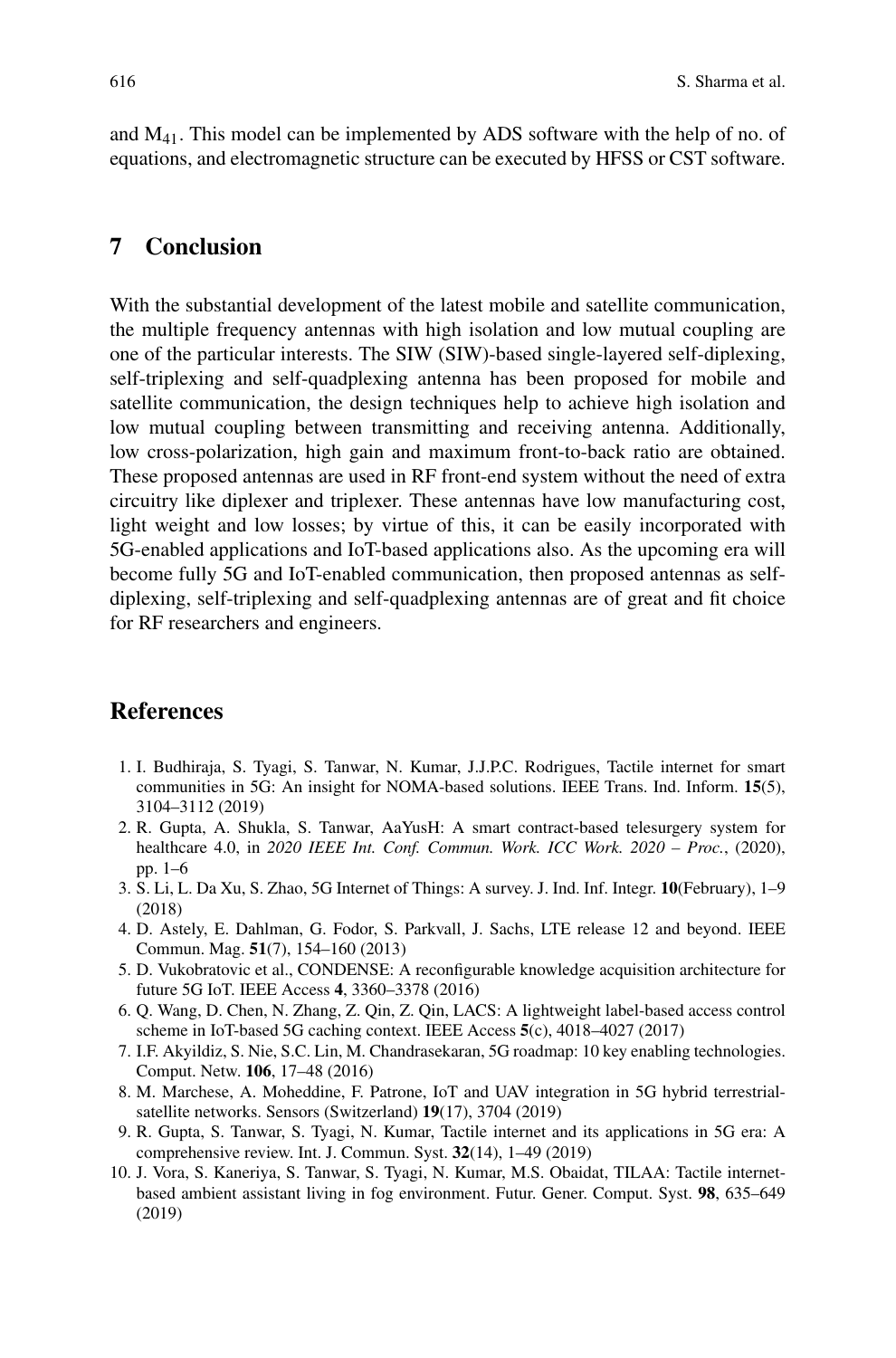- <span id="page-24-0"></span>11. I. Syrytsin, S. Zhang, G.F. Pedersen, A.S. Morris, Compact quad-mode planar phased array with wideband for 5G mobile terminals. IEEE Trans. Antennas Propag. **66**(9), 4648–4657 (2018)
- <span id="page-24-1"></span>12. Y. Zhang, J.Y. Deng, M.J. Li, D. Sun, L.X. Guo, A MIMO dielectric resonator antenna with improved isolation for 5G mm-wave applications. IEEE Antennas Wirel. Propag. Lett. **18**(4), 747–751 (2019)
- <span id="page-24-2"></span>13. M. Ciydem, E.A. Miran, Dual-polarization wideband Sub-6 GHz suspended patch antenna for 5G base station. IEEE Antennas Wirel. Propag. Lett. **19**(7), 1142–1146 (2020)
- <span id="page-24-3"></span>14. M.M. Samadi Taheri, A. Abdipour, S. Zhang, G.F. Pedersen, Integrated millimeter-wave wideband end-fire 5G beam steerable array and low-frequency 4G LTE antenna in mobile terminals. IEEE Trans. Veh. Technol. **68**(4), 4042–4046 (2019)
- <span id="page-24-4"></span>15. Z. Ren, A. Zhao, S. Wu, MIMO antenna with compact decoupled antenna pairs for 5G mobile terminals. IEEE Antennas Wirel. Propag. Lett. **18**(7), 1367–1371 (2019)
- <span id="page-24-5"></span>16. N. Wang, P. Wang, A. Alipour-Fanid, L. Jiao, K. Zeng, Physical-layer security of 5G wireless networks for IoT: Challenges and opportunities. IEEE Internet Things J. **6**(5), 8169–8181 (2019)
- 17. A. Ijaz et al., Enabling massive IoT in 5G and beyond Systems: PHY radio frame design considerations. IEEE Access **4**(ii), 3322–3339 (2016)
- <span id="page-24-6"></span>18. L. Chettri, R. Bera, A comprehensive survey on Internet of Things (IoT) toward 5G wireless systems. IEEE Internet Things J. **7**(1), 16–32 (2020)
- <span id="page-24-7"></span>19. W.Z. Khan, M.H. Rehman, H.M. Zangoti, M.K. Afzal, N. Armi, K. Salah, Industrial internet of things: Recent advances, enabling technologies and open challenges. Comput. Electr. Eng. **81**, 106522 (2020)
- 20. R. Gupta, S. Tanwar, S. Tyagi, N. Kumar, Tactile-internet-based telesurgery system for healthcare 4.0: An architecture, research challenges, and future directions. IEEE Netw. **33**(6), 22–29 (2019)
- 21. R. Gupta, A. Kumari, S. Tanwar, N. Kumar, Blockchain-envisioned softwarized multiswarming UAVs to tackle COVID-I9 situations. IEEE Netw., 1–8 (2020)
- 22. S. Tanwar, J. Vora, S. Tyagi, N. Kumar, M.S. Obaidat, A systematic review on security issues in vehicular ad hoc network. Secur. Priv. **1**(5), e39 (2018)
- <span id="page-24-8"></span>23. I. Mistry, S. Tanwar, S. Tyagi, N. Kumar, Blockchain for 5G-enabled IoT for industrial automation: A systematic review, solutions, and challenges. Mech. Syst. Signal Process. **135**, 106382 (2020)
- <span id="page-24-9"></span>24. H. Chu, L. Peng, C. Jin, J.X. Chen, An unbalanced-to-balanced diplexer based on substrate integrated waveguide cavity. Int. J. RF Microw. Comput. Eng. **25**(2), 173–177 (2015)
- <span id="page-24-10"></span>25. A. Kumar, D. Chaturvedi, S. Raghavan, Design of a self-diplexing antenna using SIW technique with high isolation. AEU – Int. J. Electron. Commun. **94**, 386–391 (2018)
- <span id="page-24-15"></span>26. N.C. Karmakar, S.M. Roy, I. Balbin, Quasi-static modeling of defected ground structure. IEEE Trans. Microw. Theory Tech. **54**(5), 2160–2168 (2006)
- <span id="page-24-11"></span>27. D. Silveira et al., Improvements and analysis of nonlinear parallel behavioral models. Int. J. RF Microw. Comput. Eng. **19**(5), 615–626 (2009)
- <span id="page-24-12"></span>28. S. Nandi, A. Mohan, SIW-based cavity-backed self-diplexing antenna with plus-shaped slot. Microw. Opt. Technol. Lett. **60**(4), 827–834 (2018)
- <span id="page-24-13"></span>29. C.A. Balanis, *Antenna Theory Analysis and Design* (Wiley, Hoboken, 2005), p. 811
- <span id="page-24-14"></span>30. C.Y.D. Sim, C.C. Chang, J.S. Row, Dual-feed dual-polarized patch antenna with low cross polarization and high isolation. IEEE Trans. Antennas Propag. **57**(10 PART 2), 3321–3324 (2009)
- 31. D.H. Schaubert, F.G. Farrar, A. Sindoris, S.T. Hayes, Microstrip antennas with frequency agility and polarization diversity. IEEE Trans. Antennas Propag. **29**(1), 118–123 (1981)
- 32. Y.M. Pan, P.F. Hu, X.Y. Zhang, S.Y. Zheng, A low-profile high-gain and wideband filtering antenna with metasurface. IEEE Trans. Antennas Propag. **64**(5), 2010–2016 (2016)
- 33. J. Ouyang, F. Yang, Z.M. Wang, Reducing mutual coupling of closely spaced microstrip MIMO antennas for WLAN application. IEEE Antennas Wirel. Propag. Lett. **10**, 310–313 (2011)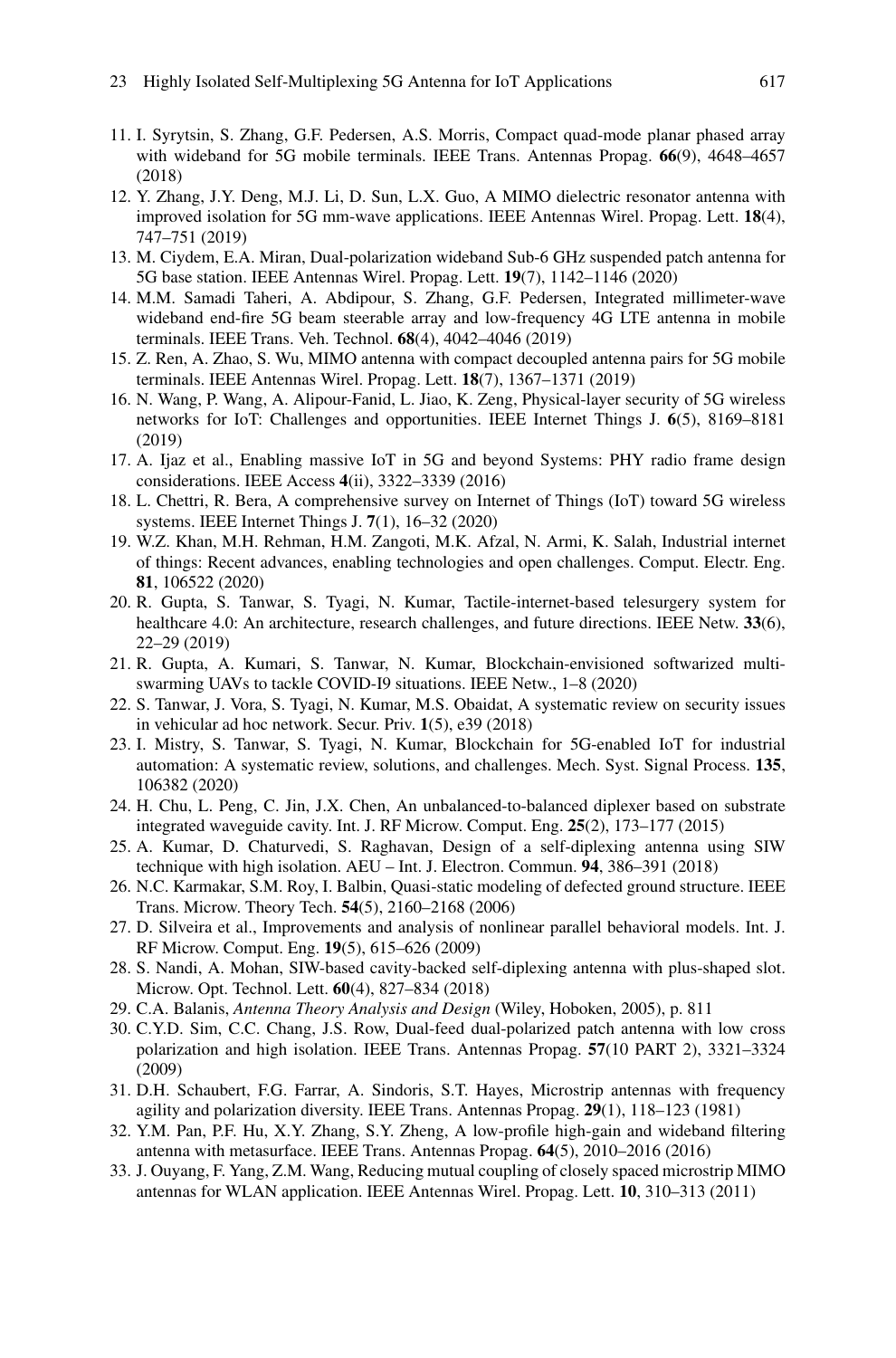- 34. D. Deslandes, K. Wu, Integrated microstrip and rectangular waveguide in planar form. IEEE Microw. Wirel. Compon. Lett. **11**(2), 68–70 (2001)
- 35. D. Deslandes, Design equations for tapered microstrip-to-substrate integrated waveguide transitions. IEEE MTT-S Int. Microw. Symp. Dig., 704–707 (2010)
- <span id="page-25-0"></span>36. M. Bozzi, A. Georgiadis, K. Wu, Review of substrate-integrated waveguide circuits and antennas. IET Microw. Antennas Propag. **5**(8), 909–920 (2011)
- <span id="page-25-1"></span>37. H. Uchimura, T. Takenoshita, M. Fujii, Development of a 'laminated waveguide. IEEE Trans. Microw. Theory Tech. **46**(12 PART 2), 2438–2443 (1998)
- <span id="page-25-2"></span>38. G.L. Huang et al., Lightweight perforated waveguide structure realized by 3-D printing for RF applications. IEEE Trans. Antennas Propag. **46**(8), 3897–3904 (2017)
- <span id="page-25-3"></span>39. N. Ranjkesh, M. Shahabadi, Loss mechanisms in SIW and MSIW. Prog. Electromagn. Res. B **4**, 299–309 (2008)
- <span id="page-25-4"></span>40. L. Yan, W. Hong, G. Hua, J. Chen, K. Wu, T.J. Cui, Simulation and experiment on SIW slot array antennas. IEEE Microw. Wirel. Compon. Lett. **14**(9), 446–448 (2004)
- <span id="page-25-5"></span>41. F. Kuroki, R.J. Tamaru, Low-loss and low-cost solution for printed transmission lines at millimeter-wavelengths by using bilaterally metal-loaded tri-plate transmission line. IEEE MTT-S Int. Microw. Symp. Dig., 301–304 (2009)
- <span id="page-25-6"></span>42. J. Hirokawa, M. Ando, Single-layer feed waveguide consisting of posts for plane tem wave excitation in parallel plates. IEEE Trans. Antennas Propag. **46**(5), 625–630 (1998)
- <span id="page-25-7"></span>43. C.H. Liang, C.Y. Chang, Novel microstrip stepped-impedance resonator for compact wideband bandpass filters, in *APMC 2009 – Asia Pacific Microw. Conf. 2009*, (2009), pp. 941–944
- <span id="page-25-8"></span>44. R. Sharma, T. Chakravarty, S. Bhooshan, A.B. Bhattacharyya, Design of a novel 3 DB microstrip backward wave coupler using defected ground structure. Prog. Electromagn. Res. **65**, 261–273 (2006)
- <span id="page-25-9"></span>45. N.C. Karmakar, S.M. Roy, I. Balbin, Quasi-static modeling of defected ground structure in IEEE Trans. Microw. Theory Tech. **54**(5), 2160–2168 (2006)
- <span id="page-25-10"></span>46. H.H. Xie, Y.C. Jiao, L.N. Chen, F.S. Zhang, An effective analysis method for EBG reducing patch antenna coupling. Prog. Electromagn. Res. Lett. **21**(March), 187–193 (2011)
- <span id="page-25-11"></span>47. B. Mohajer-Iravani, S. Shahparnia, O.M. Ramahi, Coupling reduction in enclosures and cavities using electromagnetic band gap structures. IEEE Trans. Electromagn. Compat. **48**(2), 292–303 (2006)
- <span id="page-25-12"></span>48. J. Ghosh, S. Ghosal, D. Mitra, S.R.B. Chaudhuri, Mutual coupling reduction between closely placed microstrip patch antenna using meander line resonator. Prog. Electromagn. Res. Lett. **59**(April), 115–122 (2016)
- <span id="page-25-13"></span>49. G.A. Akpakwu, B.J. Silva, G.P. Hancke, A.M. Abu-Mahfouz, A survey on 5G networks for the internet of things: Communication technologies and challenges. IEEE Access **6**(c), 3619–3647 (2017)
- <span id="page-25-14"></span>50. S.K.K. Dash, Q.S. Cheng, R.K. Barik, N.C. Pradhan, K.S. Subramanian, A compact triple-fed high-isolation SIW-based self-triplexing antenna. IEEE Antennas Wirel. Propag. Lett. **19**(5), 766–770 (2020)
- <span id="page-25-18"></span>51. P. Nigam, The substrate integrated waveguide based self (2019), pp. 241–246
- <span id="page-25-17"></span>52. P. Nigam, R. Agarwal, A. Muduli, S. Sharma, A. Pal, Substrate integrated waveguide based cavity-backed self-triplexing slot antenna for X-Ku band applications. Int. J. RF Microw. Comput. Eng. **30**(4), 1–11 (2020)
- 53. A. Kumar, D. Chaturvedi, S. Raghavan, Low-profile substrate integrated waveguide (SIW) cavity-backed self-triplexed slot antenna. Int. J. RF Microw. Comput. Eng. **29**(3), 1–7 (2019)
- <span id="page-25-16"></span>54. K. Kumar, S. Dwar, Substrate integrated waveguide cavity-backed self-Triplexing slot antenna. IEEE Antennas Wirel. Propag. Lett. **16**(c), 3249–3252 (2017)
- 55. A. Kumar, S. Raghavan, A self-triplexing SIW cavity-backed slot antenna. IEEE Antennas Wirel. Propag. Lett. **17**(5), 772–775 (2018)
- <span id="page-25-15"></span>56. P. Cheong, K.F. Chang, W.W. Choi, K.W. Tam, A highly integrated antenna-triplexer with simultaneous three-port isolations based on multi-mode excitation. IEEE Trans. Antennas Propag. **63**(1), 363–368 (2015)